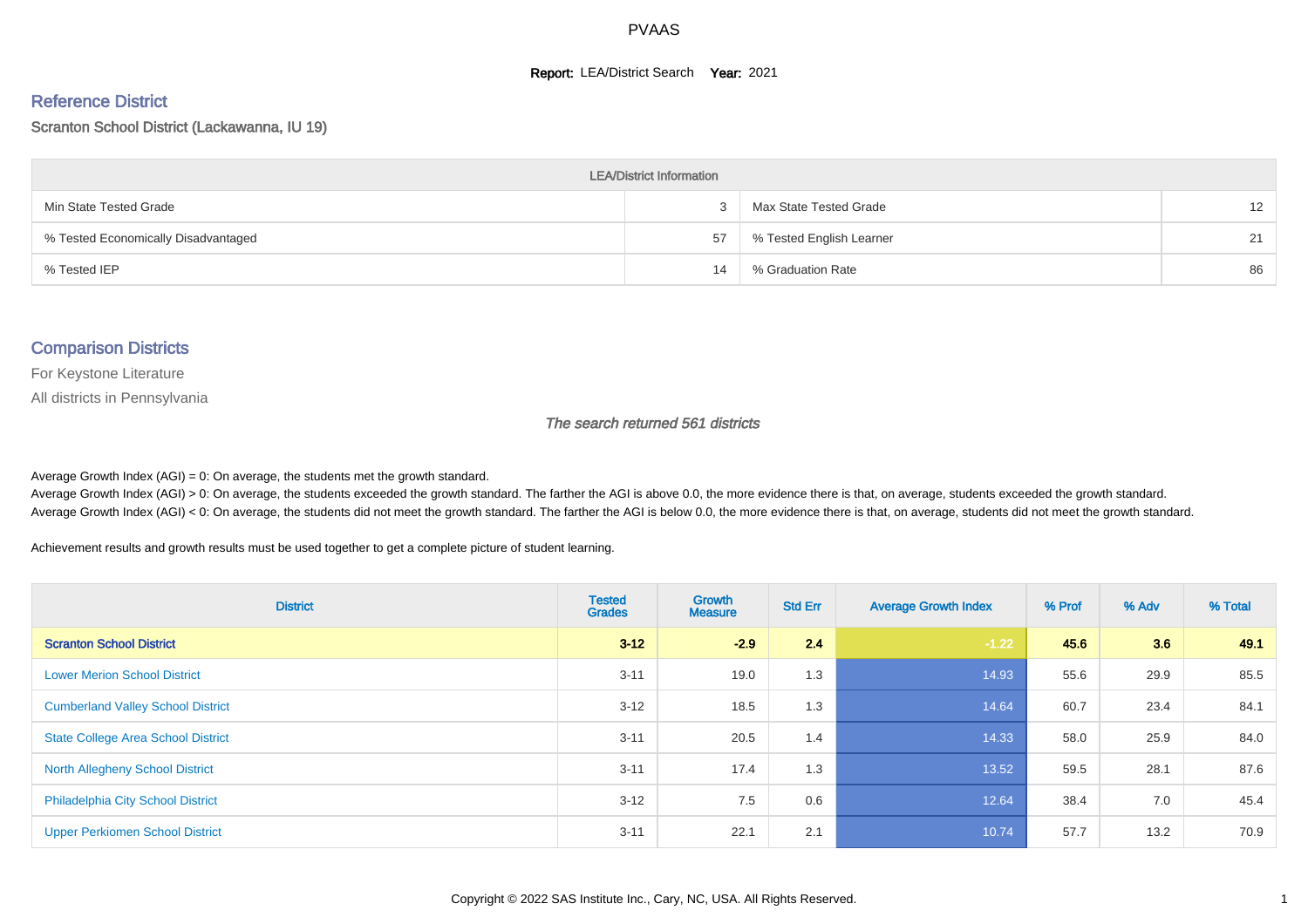| <b>District</b>                          | <b>Tested</b><br><b>Grades</b> | Growth<br><b>Measure</b> | <b>Std Err</b> | <b>Average Growth Index</b> | % Prof | % Adv | % Total |
|------------------------------------------|--------------------------------|--------------------------|----------------|-----------------------------|--------|-------|---------|
| <b>Scranton School District</b>          | $3 - 12$                       | $-2.9$                   | 2.4            | $-1.22$                     | 45.6   | 3.6   | 49.1    |
| Downingtown Area School District         | $3 - 11$                       | 12.1                     | 1.1            | 10.67                       | 60.0   | 23.5  | 83.6    |
| <b>Upper Saint Clair School District</b> | $3 - 11$                       | 18.5                     | 1.7            | 10.65                       | 61.8   | 30.1  | 91.9    |
| <b>West Chester Area School District</b> | $3 - 11$                       | 12.6                     | $1.2\,$        | 10.38                       | 66.8   | 20.2  | 87.0    |
| <b>Norwin School District</b>            | $3 - 11$                       | 18.0                     | 1.7            | 10.37                       | 58.5   | 27.0  | 85.4    |
| <b>Dallastown Area School District</b>   | $3 - 11$                       | 13.5                     | 1.5            | 8.84                        | 56.0   | 17.9  | 73.8    |
| <b>Upper Dublin School District</b>      | $3 - 12$                       | 15.4                     | 1.8            | 8.53                        | 60.8   | 24.8  | 85.6    |
| <b>North Penn School District</b>        | $3 - 11$                       | 9.1                      | 1.1            | 8.36                        | 55.8   | 17.0  | 72.8    |
| <b>Souderton Area School District</b>    | $3 - 11$                       | 12.4                     | 1.5            | 8.28                        | 61.7   | 15.2  | 76.9    |
| <b>Colonial School District</b>          | $3 - 11$                       | 14.0                     | 1.7            | 8.21                        | 60.2   | 19.6  | 79.8    |
| <b>Bethlehem Area School District</b>    | $3 - 11$                       | 9.3                      | 1.1            | 8.15                        | 44.7   | 12.0  | 56.7    |
| <b>Springfield School District</b>       | $3 - 11$                       | 13.8                     | 1.7            | 7.99                        | 60.9   | 21.5  | 82.4    |
| <b>Great Valley School District</b>      | $3 - 11$                       | 15.0                     | 1.9            | 7.98                        | 50.0   | 35.0  | 85.0    |
| Northern York County School District     | $3 - 11$                       | 15.6                     | 2.0            | 7.98                        | 57.4   | 11.5  | 68.8    |
| <b>Pennsbury School District</b>         | $3 - 11$                       | 11.7                     | 1.5            | 7.90                        | 60.1   | 21.3  | 81.3    |
| <b>Tyrone Area School District</b>       | $3 - 12$                       | 19.7                     | 2.5            | 7.87                        | 60.4   | 16.7  | 77.1    |
| <b>Penn-Trafford School District</b>     | $3 - 11$                       | 13.4                     | 1.7            | 7.87                        | 62.3   | 21.9  | 84.2    |
| <b>Council Rock School District</b>      | $3 - 11$                       | 8.9                      | 1.2            | 7.65                        | 62.8   | 16.6  | 79.4    |
| <b>Upper Merion Area School District</b> | $3 - 11$                       | 15.3                     | 2.0            | 7.62                        | 59.3   | 19.3  | 78.6    |
| Pennsylvania Cyber Charter School        | $3 - 11$                       | 11.6                     | 1.5            | 7.54                        | 46.3   | 5.0   | 51.3    |
| <b>Valley View School District</b>       | $3 - 11$                       | 18.1                     | 2.4            | 7.42                        | 53.7   | 14.7  | 68.4    |
| <b>Reading School District</b>           | $3 - 11$                       | 10.1                     | 1.4            | 7.25                        | 24.7   | 2.4   | 27.2    |
| <b>Central York School District</b>      | $3 - 12$                       | 12.3                     | 1.7            | 7.20                        | 55.5   | 11.5  | 67.0    |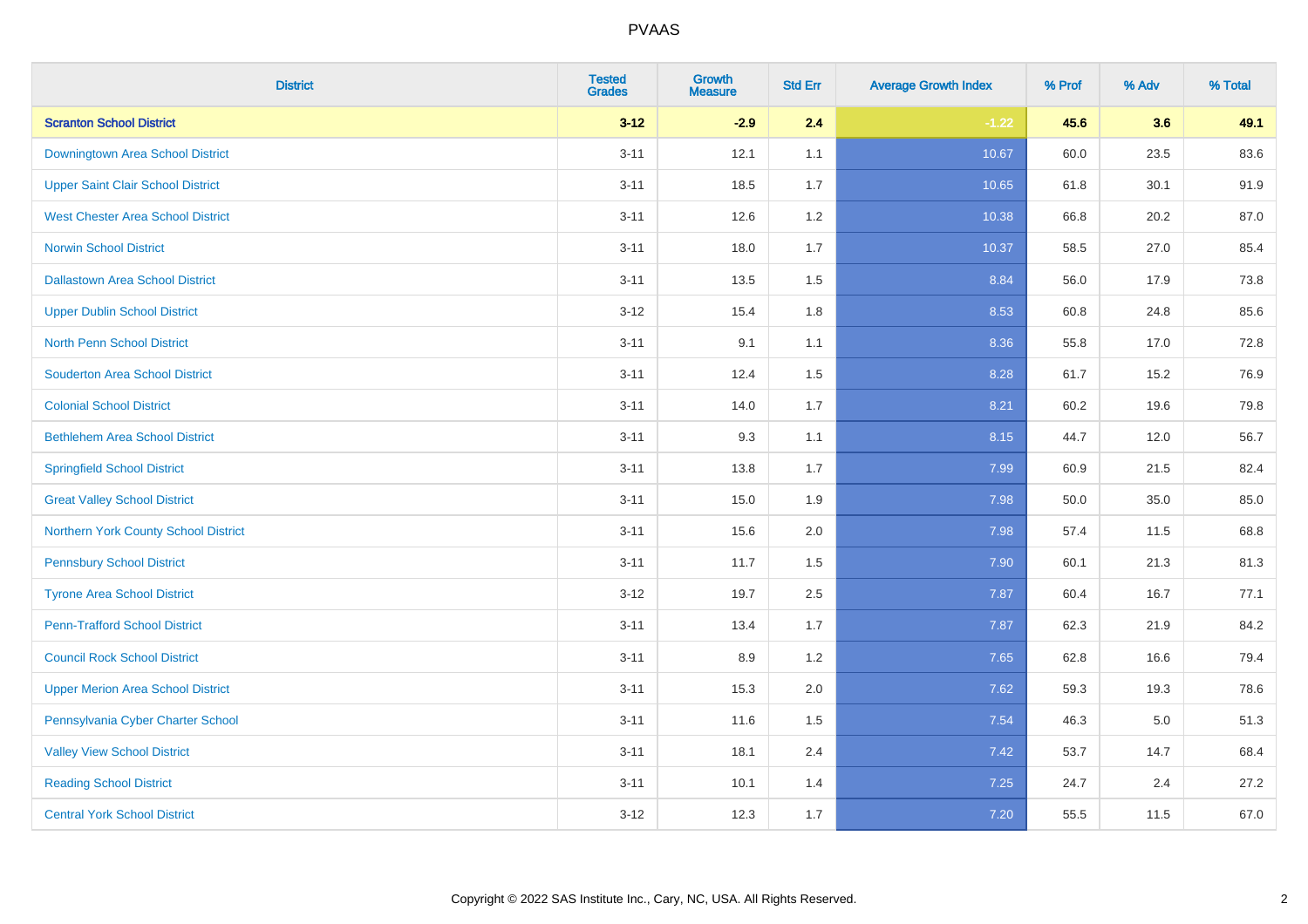| <b>District</b>                               | <b>Tested</b><br><b>Grades</b> | Growth<br><b>Measure</b> | <b>Std Err</b> | <b>Average Growth Index</b> | % Prof | % Adv | % Total |
|-----------------------------------------------|--------------------------------|--------------------------|----------------|-----------------------------|--------|-------|---------|
| <b>Scranton School District</b>               | $3 - 12$                       | $-2.9$                   | 2.4            | $-1.22$                     | 45.6   | 3.6   | 49.1    |
| <b>Delaware Valley School District</b>        | $3 - 11$                       | 12.6                     | 1.8            | 6.93                        | 55.2   | 16.2  | 71.4    |
| <b>Southern York County School District</b>   | $3 - 11$                       | 14.2                     | 2.1            | 6.91                        | 55.1   | 18.1  | 73.1    |
| <b>Wissahickon School District</b>            | $3 - 10$                       | 12.5                     | 1.8            | 6.85                        | 58.3   | 22.4  | 80.7    |
| <b>Hazleton Area School District</b>          | $3 - 11$                       | 9.6                      | 1.4            | 6.77                        | 45.0   | 7.8   | 52.9    |
| <b>Garnet Valley School District</b>          | $3 - 10$                       | 10.9                     | 1.7            | 6.53                        | 67.1   | 19.0  | 86.1    |
| <b>Derry Township School District</b>         | $3 - 10$                       | 12.8                     | 2.0            | 6.39                        | 54.8   | 25.8  | 80.6    |
| <b>Deer Lakes School District</b>             | $3 - 11$                       | 17.0                     | 2.7            | 6.32                        | 61.5   | 16.4  | 77.9    |
| <b>Pine-Richland School District</b>          | $3 - 11$                       | 11.5                     | 1.8            | 6.31                        | 60.6   | 24.4  | 85.0    |
| <b>Abington Heights School District</b>       | $3 - 11$                       | 13.5                     | 2.2            | 6.27                        | 58.3   | 16.2  | 74.5    |
| <b>Avon Grove School District</b>             | $3 - 10$                       | 10.0                     | 1.6            | 6.26                        | 56.3   | 18.6  | 74.9    |
| <b>Ridley School District</b>                 | $3 - 12$                       | 10.0                     | 1.6            | 6.10                        | 45.6   | 8.2   | 53.8    |
| <b>Saucon Valley School District</b>          | $3 - 11$                       | 14.7                     | 2.5            | 5.98                        | 48.7   | 20.2  | 69.0    |
| <b>Wilson School District</b>                 | $3 - 12$                       | 8.8                      | 1.5            | 5.96                        | 52.6   | 14.6  | 67.2    |
| <b>Mountain View School District</b>          | $3 - 11$                       | 20.9                     | 3.5            | 5.91                        | 57.8   | 20.3  | 78.1    |
| <b>Fleetwood Area School District</b>         | $3 - 10$                       | 12.2                     | 2.2            | 5.68                        | 53.5   | 11.6  | 65.2    |
| <b>Unionville-Chadds Ford School District</b> | $3 - 11$                       | 17.1                     | 3.1            | 5.51                        | 68.1   | 13.2  | 81.3    |
| <b>Mifflin County School District</b>         | $3 - 11$                       | 9.1                      | 1.7            | 5.49                        | 47.1   | 6.7   | 53.8    |
| Fox Chapel Area School District               | $3 - 11$                       | 9.8                      | 1.8            | 5.36                        | 56.6   | 28.6  | 85.2    |
| <b>Haverford Township School District</b>     | $3 - 11$                       | 8.0                      | 1.5            | 5.27                        | 53.0   | 25.5  | 78.6    |
| <b>Cocalico School District</b>               | $3 - 11$                       | 10.6                     | 2.0            | 5.18                        | 50.8   | 14.1  | 64.8    |
| <b>City CHS</b>                               | $10 - 11$                      | 13.6                     | 2.7            | 5.12                        | 45.8   | 3.0   | 48.8    |
| <b>Cornwall-Lebanon School District</b>       | $3 - 11$                       | 8.3                      | 1.6            | 5.08                        | 47.2   | 8.4   | 55.6    |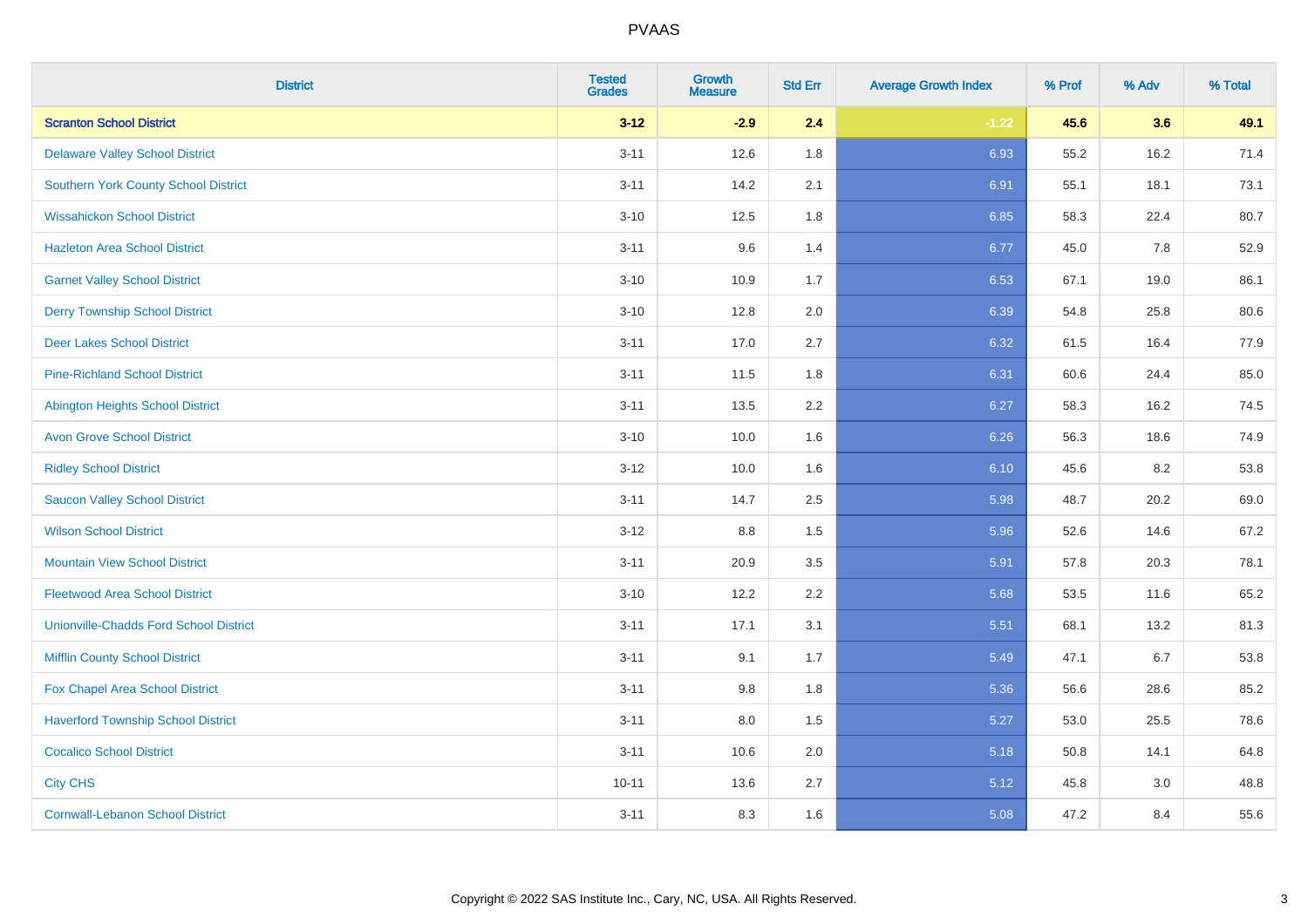| <b>District</b>                                    | <b>Tested</b><br><b>Grades</b> | <b>Growth</b><br><b>Measure</b> | <b>Std Err</b> | <b>Average Growth Index</b> | % Prof | % Adv | % Total |
|----------------------------------------------------|--------------------------------|---------------------------------|----------------|-----------------------------|--------|-------|---------|
| <b>Scranton School District</b>                    | $3 - 12$                       | $-2.9$                          | 2.4            | $-1.22$                     | 45.6   | 3.6   | 49.1    |
| <b>West Perry School District</b>                  | $3 - 11$                       | 12.5                            | 2.5            | 4.99                        | 56.6   | 8.4   | 65.0    |
| <b>York Suburban School District</b>               | $3 - 11$                       | 10.1                            | 2.1            | 4.91                        | 53.5   | 27.8  | 81.3    |
| <b>Commonwealth Charter Academy Charter School</b> | $3 - 10$                       | 9.1                             | 1.9            | 4.90                        | 47.2   | 9.1   | 56.3    |
| Shippensburg Area School District                  | $3 - 11$                       | 9.3                             | 1.9            | 4.84                        | 53.1   | 10.2  | 63.3    |
| Penns Valley Area School District                  | $3 - 12$                       | 14.0                            | 2.9            | 4.80                        | 41.9   | 23.1  | 65.0    |
| <b>Fort Leboeuf School District</b>                | $3 - 11$                       | 11.7                            | 2.5            | 4.73                        | 48.5   | 21.1  | 69.6    |
| <b>Conestoga Valley School District</b>            | $3 - 11$                       | 8.7                             | 1.8            | 4.69                        | 60.3   | 13.5  | 73.8    |
| <b>Derry Area School District</b>                  | $3 - 11$                       | 13.2                            | 2.8            | 4.69                        | 60.0   | 12.5  | 72.5    |
| <b>Littlestown Area School District</b>            | $3 - 11$                       | 11.4                            | 2.5            | 4.62                        | 55.2   | 10.4  | 65.6    |
| <b>Upper Darby School District</b>                 | $3 - 12$                       | 6.9                             | 1.5            | 4.62                        | 45.0   | 6.7   | 51.7    |
| Pocono Mountain School District                    | $3 - 12$                       | $6.8\,$                         | 1.5            | 4.62                        | 45.8   | 5.0   | 50.7    |
| Northern Bedford County School District            | $3 - 11$                       | 16.5                            | 3.6            | 4.58                        | 51.7   | 20.0  | 71.7    |
| <b>Spring-Ford Area School District</b>            | $3 - 11$                       | 6.0                             | 1.3            | 4.46                        | 60.8   | 16.5  | 77.4    |
| <b>Iroquois School District</b>                    | $3 - 11$                       | 13.1                            | 3.0            | 4.35                        | 48.2   | 7.8   | 56.0    |
| <b>Parkland School District</b>                    | $3 - 11$                       | 5.3                             | 1.2            | 4.30                        | 58.0   | 22.3  | 80.4    |
| <b>Centennial School District</b>                  | $3 - 10$                       | 7.1                             | 1.7            | 4.29                        | 50.1   | 8.7   | 58.9    |
| <b>Moon Area School District</b>                   | $3 - 11$                       | 8.2                             | 1.9            | 4.25                        | 58.7   | 18.5  | 77.2    |
| <b>Montoursville Area School District</b>          | $3 - 12$                       | 10.8                            | 2.5            | 4.24                        | 44.6   | 20.1  | 64.8    |
| <b>Greenwood School District</b>                   | $3 - 11$                       | 15.9                            | 3.9            | 4.11                        | 50.0   | 25.0  | 75.0    |
| <b>Greater Nanticoke Area School District</b>      | $3-12$                         | 11.2                            | 2.8            | 4.01                        | 38.0   | 12.4  | 50.4    |
| <b>William Penn School District</b>                | $3 - 12$                       | 8.3                             | 2.1            | 3.99                        | 35.6   | 3.0   | 38.7    |
| Lake-Lehman School District                        | $3 - 11$                       | 10.8                            | 2.7            | 3.93                        | 55.3   | 7.9   | 63.2    |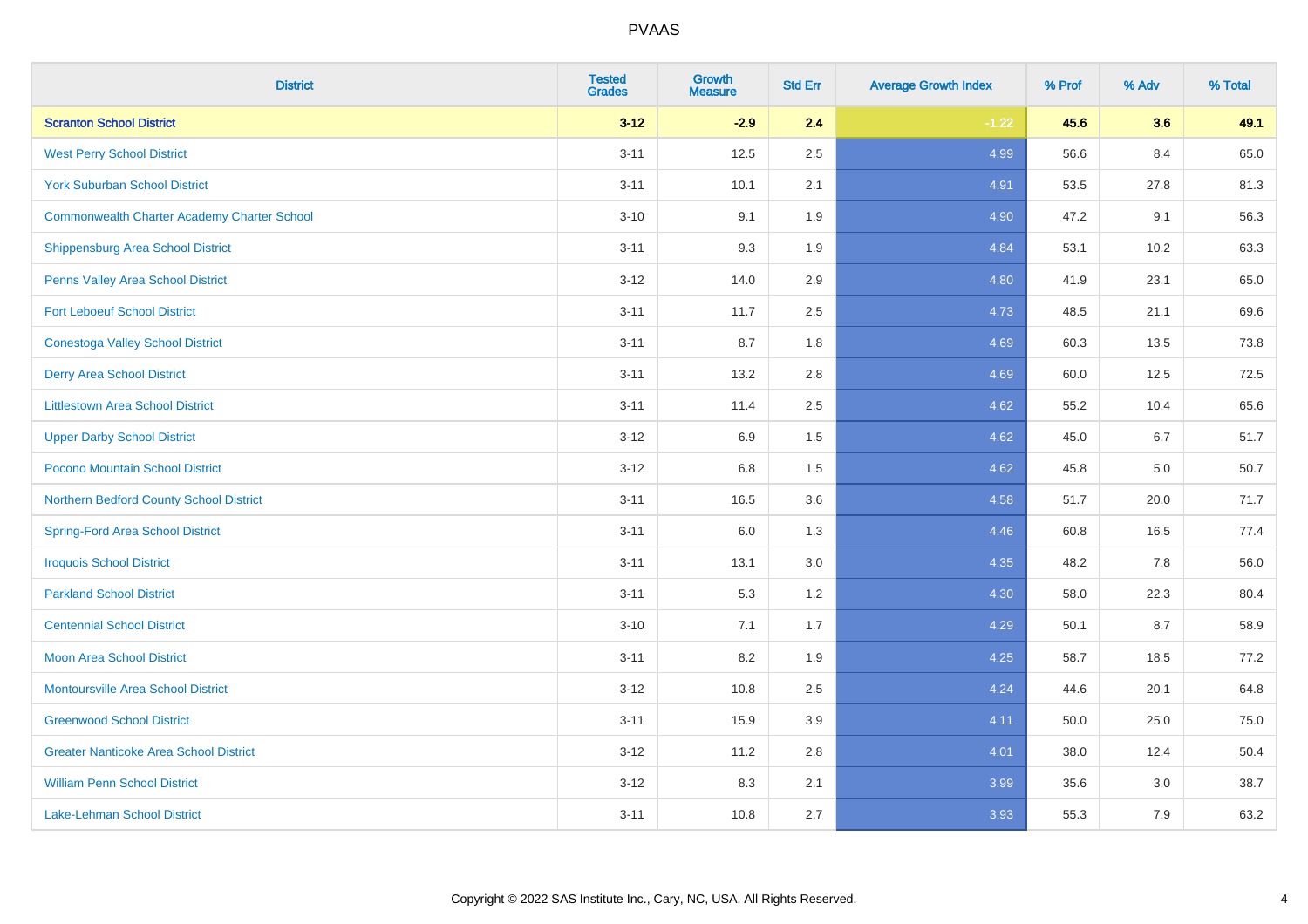| <b>District</b>                               | <b>Tested</b><br><b>Grades</b> | <b>Growth</b><br><b>Measure</b> | <b>Std Err</b> | <b>Average Growth Index</b> | % Prof | % Adv   | % Total |
|-----------------------------------------------|--------------------------------|---------------------------------|----------------|-----------------------------|--------|---------|---------|
| <b>Scranton School District</b>               | $3 - 12$                       | $-2.9$                          | 2.4            | $-1.22$                     | 45.6   | 3.6     | 49.1    |
| <b>Freeport Area School District</b>          | $3 - 10$                       | 9.7                             | 2.5            | 3.91                        | 57.5   | 17.8    | 75.3    |
| <b>Allentown City School District</b>         | $3 - 12$                       | 5.3                             | 1.4            | 3.88                        | 25.3   | 2.7     | 28.0    |
| <b>Eastern Lebanon County School District</b> | $3 - 11$                       | 8.6                             | 2.2            | 3.84                        | 48.8   | 11.4    | 60.3    |
| <b>Octorara Area School District</b>          | $3 - 11$                       | 9.1                             | 2.4            | 3.82                        | 52.1   | 8.5     | 60.6    |
| <b>Midd-West School District</b>              | $3 - 11$                       | 10.3                            | 2.7            | 3.80                        | 58.0   | 13.4    | 71.4    |
| <b>Mckeesport Area School District</b>        | $3 - 12$                       | 9.0                             | 2.4            | 3.72                        | 31.0   | 4.5     | 35.5    |
| <b>Eastern York School District</b>           | $3 - 11$                       | 9.6                             | 2.6            | 3.71                        | 56.3   | 12.6    | 68.9    |
| <b>Hamburg Area School District</b>           | $3 - 11$                       | 8.9                             | 2.5            | 3.63                        | 43.5   | 8.2     | 51.7    |
| <b>West Shore School District</b>             | $3 - 12$                       | 5.0                             | 1.4            | 3.59                        | 54.2   | 9.4     | 63.6    |
| Selinsgrove Area School District              | $3-12$                         | 8.3                             | 2.3            | 3.54                        | 56.8   | 10.0    | 66.8    |
| Pen Argyl Area School District                | $3-12$                         | 9.2                             | 2.7            | 3.46                        | 50.0   | 12.6    | 62.6    |
| Ambridge Area School District                 | $3 - 12$                       | 9.1                             | 2.6            | 3.46                        | 50.4   | 10.7    | 61.1    |
| <b>Whitehall-Coplay School District</b>       | $3 - 11$                       | 6.1                             | 1.8            | 3.45                        | 49.3   | 7.4     | 56.6    |
| <b>School Lane Charter School</b>             | $3 - 11$                       | 12.4                            | 3.6            | 3.43                        | 59.1   | $9.8\,$ | 68.9    |
| Pennsylvania Virtual Charter School           | $3 - 11$                       | 11.8                            | 3.5            | 3.37                        | 56.5   | 11.1    | 67.6    |
| Mastery Charter School - Hardy Williams       | $3 - 11$                       | 11.4                            | 3.4            | 3.33                        | 44.3   | 5.7     | 50.0    |
| <b>Central Dauphin School District</b>        | $3 - 11$                       | 4.4                             | 1.3            | 3.32                        | 53.3   | 7.4     | 60.7    |
| Mechanicsburg Area School District            | $3 - 11$                       | 5.9                             | 1.8            | 3.29                        | 57.2   | 13.7    | 70.9    |
| <b>East Penn School District</b>              | $3 - 11$                       | 4.1                             | 1.3            | 3.27                        | 55.8   | 11.5    | 67.3    |
| <b>Tech Freire Charter School</b>             | $9 - 11$                       | 9.3                             | 2.9            | 3.26                        | 18.0   | 1.1     | 19.1    |
| <b>Wayne Highlands School District</b>        | $3 - 11$                       | 7.8                             | 2.4            | 3.23                        | 52.3   | 13.1    | 65.4    |
| <b>Sayre Area School District</b>             | $3 - 11$                       | 11.2                            | 3.5            | 3.20                        | 52.2   | 7.5     | 59.7    |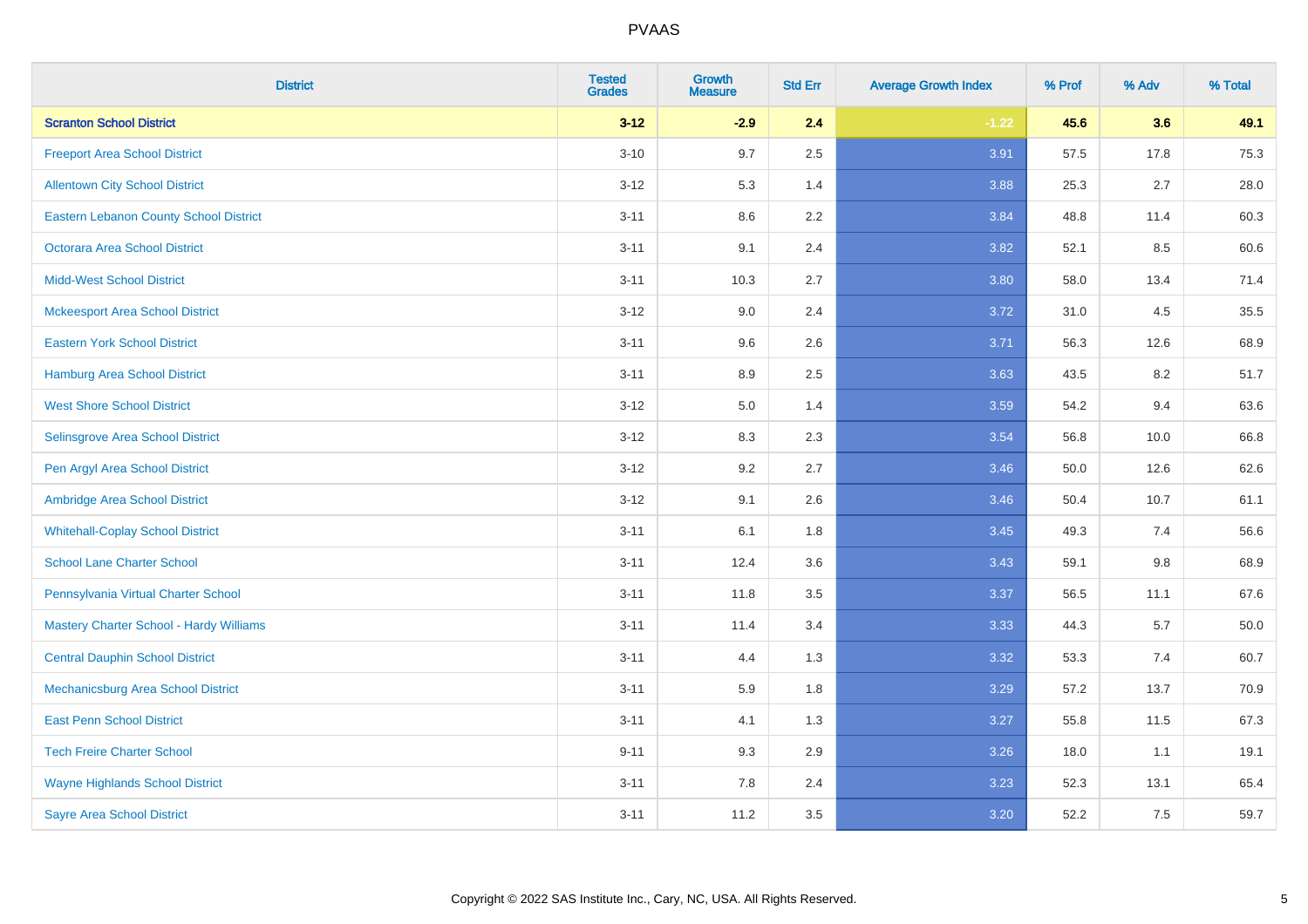| <b>District</b>                                | <b>Tested</b><br><b>Grades</b> | <b>Growth</b><br><b>Measure</b> | <b>Std Err</b> | <b>Average Growth Index</b> | % Prof | % Adv   | % Total |
|------------------------------------------------|--------------------------------|---------------------------------|----------------|-----------------------------|--------|---------|---------|
| <b>Scranton School District</b>                | $3 - 12$                       | $-2.9$                          | 2.4            | $-1.22$                     | 45.6   | 3.6     | 49.1    |
| <b>Jamestown Area School District</b>          | $3 - 11$                       | 13.5                            | 4.2            | 3.19                        | 64.4   | 13.3    | 77.8    |
| <b>Bethel Park School District</b>             | $3 - 11$                       | 5.6                             | 1.8            | 3.18                        | 65.3   | 18.6    | 83.9    |
| <b>Avon Grove Charter School</b>               | $3 - 11$                       | 9.0                             | 2.9            | 3.13                        | 58.8   | 16.7    | 75.5    |
| Ephrata Area School District                   | $3 - 11$                       | 5.6                             | 1.8            | 3.12                        | 54.7   | 9.5     | 64.2    |
| <b>Connellsville Area School District</b>      | $3 - 11$                       | 6.1                             | 2.0            | 3.05                        | 45.4   | 7.8     | 53.2    |
| Northern Cambria School District               | $3 - 11$                       | 10.0                            | 3.3            | 3.04                        | 47.4   | 5.1     | 52.6    |
| Saint Marys Area School District               | $3 - 11$                       | 7.8                             | 2.6            | 3.04                        | 57.0   | 8.2     | 65.2    |
| <b>Cranberry Area School District</b>          | $3 - 12$                       | 9.2                             | 3.0            | 3.04                        | 47.5   | 10.2    | 57.6    |
| Northeastern York School District              | $3 - 11$                       | 5.9                             | 2.0            | 3.03                        | 51.1   | 16.6    | 67.6    |
| <b>Neshaminy School District</b>               | $3 - 11$                       | 4.0                             | 1.3            | 3.02                        | 58.7   | 9.5     | 68.2    |
| Palmyra Area School District                   | $3 - 11$                       | 5.6                             | 1.9            | 2.96                        | 56.4   | 15.6    | 72.0    |
| <b>Montgomery Area School District</b>         | $3 - 11$                       | 10.7                            | 3.6            | 2.96                        | 48.7   | 12.4    | 61.1    |
| <b>Dover Area School District</b>              | $3 - 12$                       | 6.0                             | 2.1            | 2.94                        | 52.2   | $6.0\,$ | 58.2    |
| <b>Daniel Boone Area School District</b>       | $3 - 12$                       | 5.7                             | 2.0            | 2.88                        | 51.0   | 11.5    | 62.6    |
| <b>Stroudsburg Area School District</b>        | $3 - 11$                       | 5.5                             | 1.9            | 2.88                        | 48.1   | 4.2     | 52.3    |
| Hollidaysburg Area School District             | $3 - 11$                       | 6.0                             | 2.1            | 2.88                        | 57.1   | 12.3    | 69.4    |
| <b>Hempfield Area School District</b>          | $3 - 12$                       | 4.6                             | 1.6            | 2.86                        | 53.5   | 20.1    | 73.6    |
| <b>Jenkintown School District</b>              | $3 - 11$                       | 12.5                            | 4.4            | 2.84                        | 54.6   | 29.6    | 84.1    |
| Lehigh Valley Charter High School For The Arts | $9 - 10$                       | 7.3                             | 2.6            | 2.82                        | 62.3   | 18.2    | 80.5    |
| <b>Peters Township School District</b>         | $3 - 11$                       | 5.0                             | 1.8            | 2.76                        | 59.8   | 26.1    | 85.9    |
| <b>Warwick School District</b>                 | $3 - 11$                       | 5.2                             | 1.9            | 2.76                        | 46.4   | 17.0    | 63.3    |
| <b>Mars Area School District</b>               | $3 - 10$                       | 5.7                             | 2.1            | 2.75                        | 57.9   | 18.2    | 76.1    |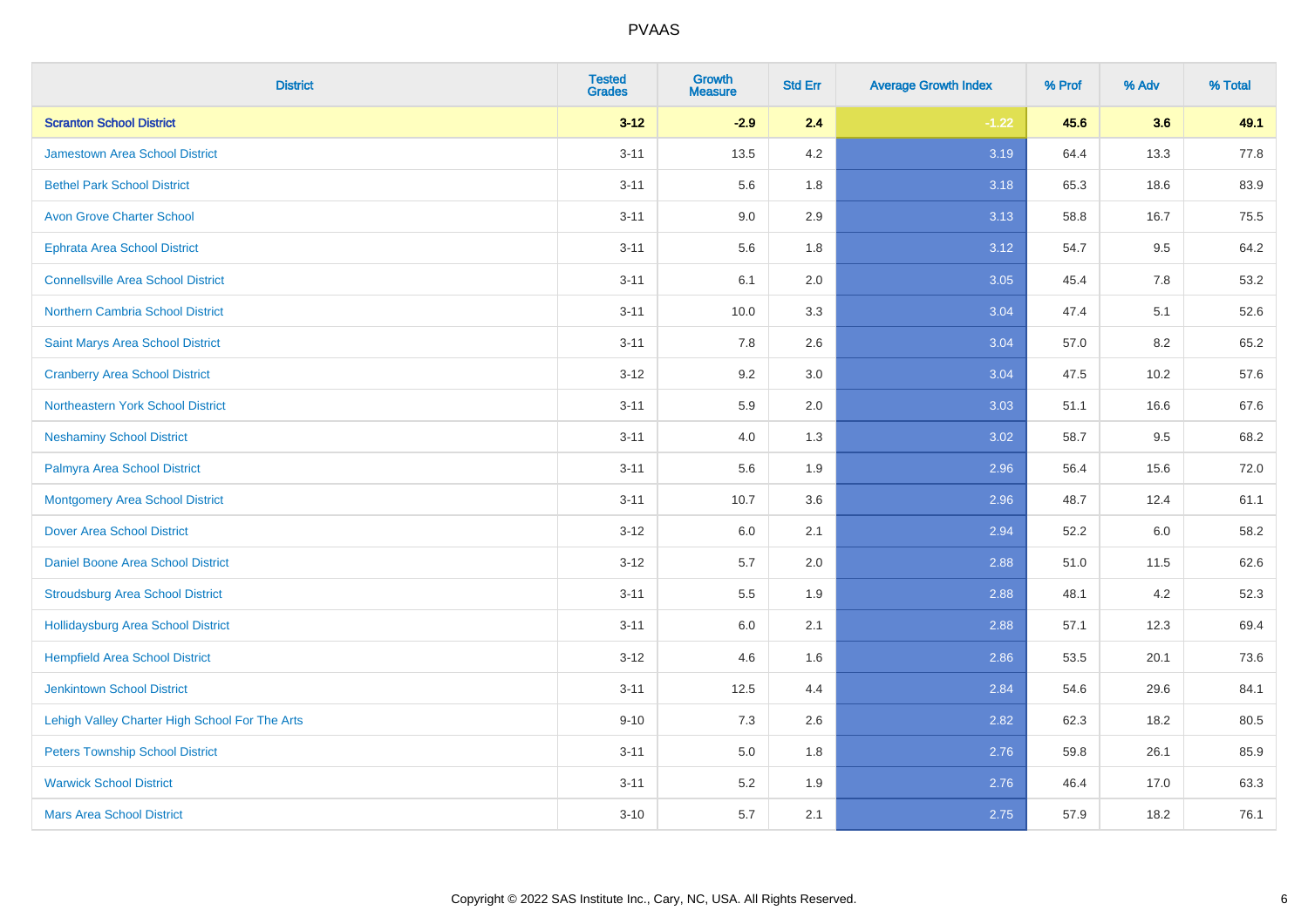| <b>District</b>                             | <b>Tested</b><br><b>Grades</b> | <b>Growth</b><br><b>Measure</b> | <b>Std Err</b> | <b>Average Growth Index</b> | % Prof | % Adv | % Total |
|---------------------------------------------|--------------------------------|---------------------------------|----------------|-----------------------------|--------|-------|---------|
| <b>Scranton School District</b>             | $3 - 12$                       | $-2.9$                          | 2.4            | $-1.22$                     | 45.6   | 3.6   | 49.1    |
| <b>Homer-Center School District</b>         | $3 - 11$                       | 9.7                             | 3.6            | 2.70                        | 45.1   | 17.2  | 62.3    |
| Multicultural Academy Charter School        | $9 - 11$                       | 9.5                             | 3.5            | 2.69                        | 22.0   | 0.0   | 22.0    |
| <b>Wyalusing Area School District</b>       | $3-12$                         | 8.8                             | 3.3            | 2.68                        | 54.6   | 11.7  | 66.2    |
| <b>Spring Grove Area School District</b>    | $3 - 11$                       | 5.6                             | 2.1            | 2.68                        | 55.1   | 15.0  | 70.1    |
| <b>Kennett Consolidated School District</b> | $3 - 11$                       | 4.8                             | 1.8            | 2.61                        | 52.5   | 10.7  | 63.2    |
| New Hope-Solebury School District           | $3 - 11$                       | 7.5                             | 2.9            | 2.57                        | 68.2   | 22.7  | 90.9    |
| <b>Penncrest School District</b>            | $3 - 11$                       | 5.7                             | 2.2            | 2.57                        | 47.2   | 7.1   | 54.3    |
| Renaissance Academy Charter School          | $3 - 11$                       | 8.3                             | 3.3            | 2.54                        | 45.6   | 22.8  | 68.4    |
| Northampton Area School District            | $3 - 11$                       | 4.0                             | 1.6            | 2.51                        | 52.3   | 10.8  | 63.1    |
| <b>Clarion Area School District</b>         | $3 - 11$                       | 10.3                            | 4.1            | 2.51                        | 45.4   | 14.6  | 60.0    |
| 21st Century Cyber Charter School           | $6 - 12$                       | 5.7                             | 2.3            | 2.50                        | 56.7   | 8.3   | 65.0    |
| <b>Shenandoah Valley School District</b>    | $3 - 11$                       | 9.7                             | 3.9            | 2.49                        | 28.3   | 5.0   | 33.3    |
| <b>Wilmington Area School District</b>      | $3 - 11$                       | $7.5\,$                         | 3.0            | 2.48                        | 55.1   | 5.1   | 60.2    |
| <b>Bethlehem-Center School District</b>     | $3 - 10$                       | 8.1                             | 3.3            | 2.46                        | 35.1   | 1.4   | 36.5    |
| <b>Belmont Charter School</b>               | $3 - 10$                       | 16.0                            | 6.5            | 2.45                        | 64.3   | 0.0   | 64.3    |
| <b>Belle Vernon Area School District</b>    | $3 - 11$                       | 6.5                             | 2.6            | 2.44                        | 55.6   | 11.1  | 66.7    |
| <b>Wattsburg Area School District</b>       | $3 - 11$                       | 6.5                             | 2.7            | 2.43                        | 42.7   | 7.6   | 50.3    |
| People For People Charter School            | $3 - 12$                       | 13.3                            | 5.5            | 2.43                        | 13.5   | 0.0   | 13.5    |
| <b>New Foundations Charter School</b>       | $3 - 11$                       | 5.4                             | 2.2            | 2.41                        | 47.2   | 2.5   | 49.8    |
| <b>Hampton Township School District</b>     | $3 - 11$                       | 5.1                             | 2.2            | 2.35                        | 54.0   | 28.2  | 82.2    |
| <b>Franklin Area School District</b>        | $3 - 11$                       | 6.6                             | 2.8            | 2.34                        | 48.2   | 4.5   | 52.7    |
| <b>Governor Mifflin School District</b>     | $3 - 11$                       | 4.1                             | 1.8            | 2.33                        | 42.5   | 7.2   | 49.7    |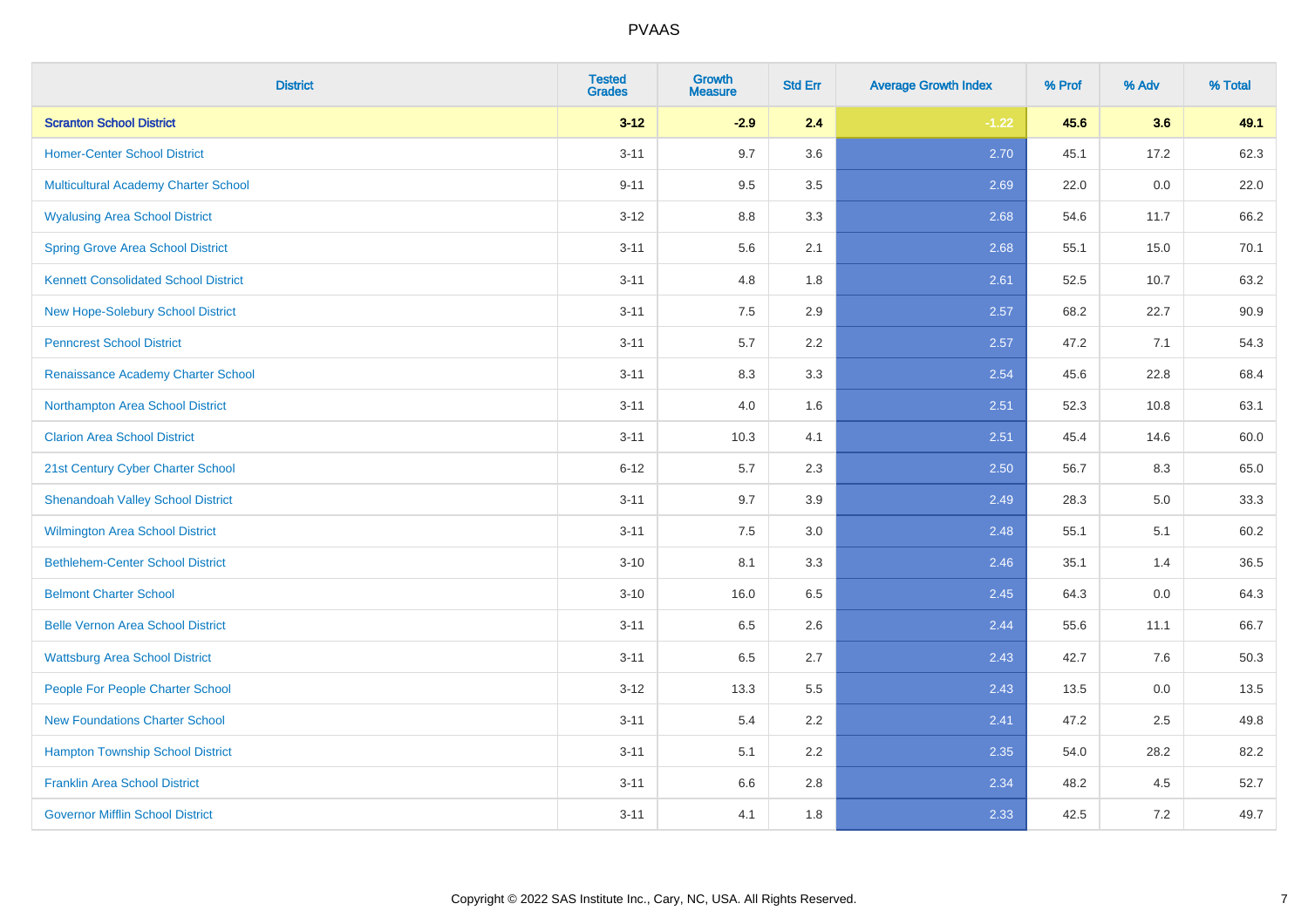| <b>District</b>                                        | <b>Tested</b><br><b>Grades</b> | Growth<br><b>Measure</b> | <b>Std Err</b> | <b>Average Growth Index</b> | % Prof | % Adv | % Total |
|--------------------------------------------------------|--------------------------------|--------------------------|----------------|-----------------------------|--------|-------|---------|
| <b>Scranton School District</b>                        | $3 - 12$                       | $-2.9$                   | 2.4            | $-1.22$                     | 45.6   | 3.6   | 49.1    |
| <b>Collegium Charter School</b>                        | $3 - 10$                       | 5.9                      | 2.5            | 2.33                        | 38.1   | 7.9   | 46.0    |
| <b>Richland School District</b>                        | $3 - 11$                       | 6.7                      | 2.9            | 2.33                        | 62.2   | 19.2  | 81.4    |
| <b>Brookville Area School District</b>                 | $3 - 11$                       | 6.9                      | 3.0            | 2.30                        | 55.2   | 15.6  | 70.8    |
| <b>Wilson Area School District</b>                     | $3 - 11$                       | 6.0                      | 2.6            | 2.30                        | 48.7   | 8.5   | 57.2    |
| <b>Agora Cyber Charter School</b>                      | $3 - 11$                       | 5.8                      | 2.6            | 2.28                        | 42.8   | 6.6   | 49.4    |
| <b>Carbondale Area School District</b>                 | $3 - 10$                       | 7.4                      | 3.3            | 2.25                        | 56.6   | 2.6   | 59.2    |
| <b>Carlynton School District</b>                       | $3 - 11$                       | 7.3                      | 3.3            | 2.22                        | 41.0   | 10.5  | 51.6    |
| Lincoln Leadership Academy Charter School              | $3 - 12$                       | 14.2                     | 6.4            | 2.22                        | 23.5   | 0.0   | 23.5    |
| Pennsylvania Distance Learning Charter School          | $3 - 12$                       | 9.3                      | 4.2            | 2.22                        | 42.2   | 3.1   | 45.3    |
| <b>Allegheny Valley School District</b>                | $3 - 11$                       | 8.5                      | 3.9            | 2.17                        | 53.1   | 12.2  | 65.3    |
| Pennsylvania Leadership Charter School                 | $3 - 11$                       | 4.6                      | 2.2            | 2.13                        | 55.4   | 11.2  | 66.7    |
| Community Academy Of Philadelphia Charter School       | $3 - 11$                       | 5.8                      | 2.7            | 2.12                        | 26.7   | 0.9   | 27.6    |
| <b>Muhlenberg School District</b>                      | $3 - 10$                       | 4.0                      | 1.9            | 2.10                        | 34.2   | 2.6   | 36.8    |
| <b>Eastern Lancaster County School District</b>        | $3 - 12$                       | 4.5                      | 2.2            | 2.09                        | 46.3   | 11.4  | 57.6    |
| <b>Grove City Area School District</b>                 | $3 - 12$                       | 5.1                      | 2.4            | 2.09                        | 36.4   | 16.5  | 52.8    |
| <b>South Western School District</b>                   | $3 - 12$                       | 3.9                      | 1.9            | 2.08                        | 60.2   | 8.1   | 68.3    |
| <b>Keystone Oaks School District</b>                   | $3 - 11$                       | $5.5\,$                  | 2.6            | 2.07                        | 53.2   | 12.1  | 65.4    |
| <b>Millcreek Township School District</b>              | $3 - 11$                       | 3.1                      | 1.5            | 2.06                        | 55.6   | 14.2  | 69.7    |
| <b>Coudersport Area School District</b>                | $3 - 11$                       | 7.7                      | 3.7            | 2.06                        | 55.7   | 8.2   | 63.9    |
| Dr Robert Ketterer Charter School Inc                  | $6 - 12$                       | 10.1                     | 5.0            | 2.04                        | 14.9   | 0.4   | 15.3    |
| <b>Chester Charter Scholars Academy Charter School</b> | $3 - 12$                       | 8.4                      | 4.1            | 2.03                        | 23.4   | 0.0   | 23.4    |
| <b>Blackhawk School District</b>                       | $3 - 11$                       | 4.7                      | 2.3            | 2.01                        | 55.8   | 8.8   | 64.6    |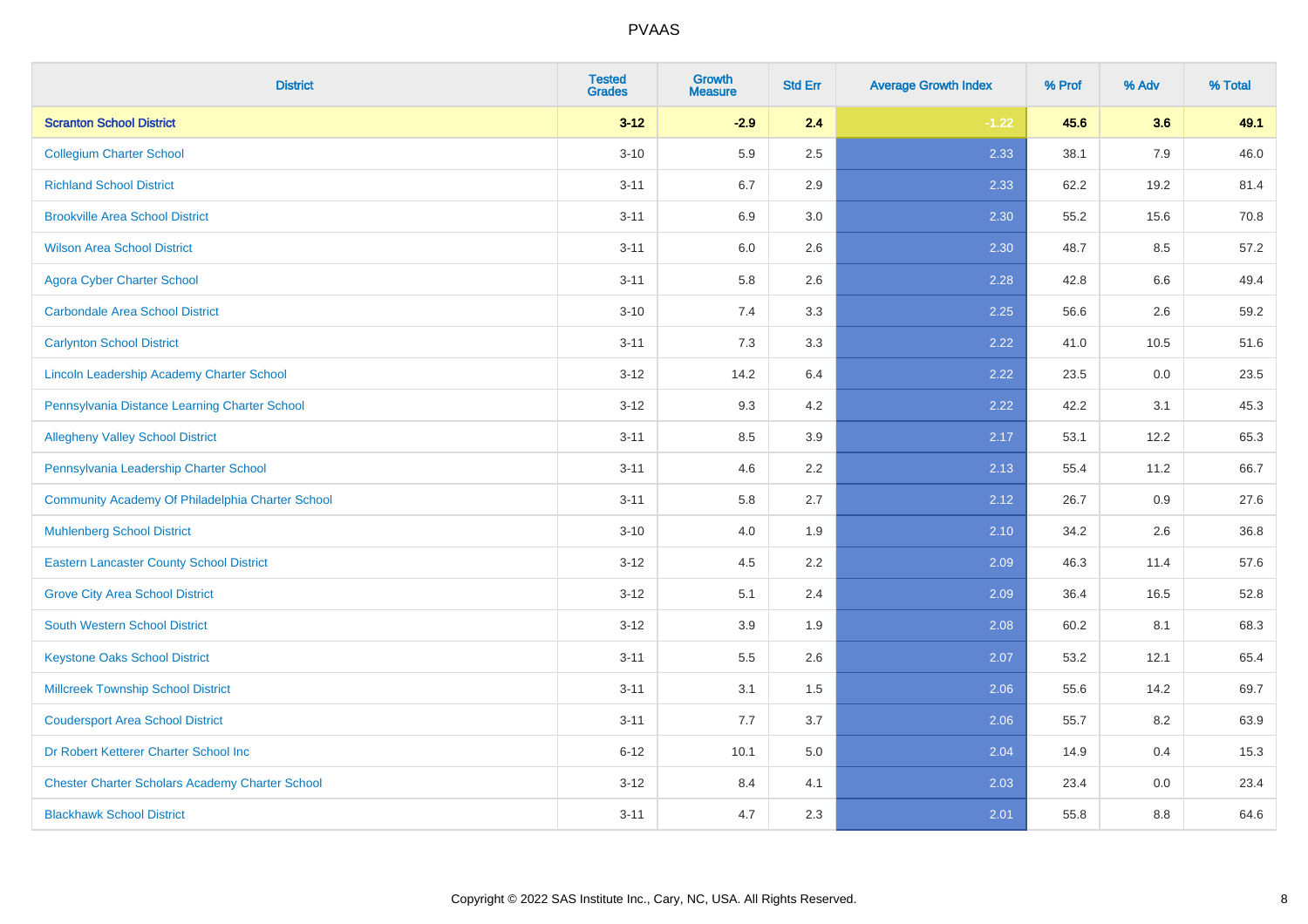| <b>District</b>                             | <b>Tested</b><br><b>Grades</b> | Growth<br><b>Measure</b> | <b>Std Err</b> | <b>Average Growth Index</b> | % Prof | % Adv | % Total |
|---------------------------------------------|--------------------------------|--------------------------|----------------|-----------------------------|--------|-------|---------|
| <b>Scranton School District</b>             | $3 - 12$                       | $-2.9$                   | 2.4            | $-1.22$                     | 45.6   | 3.6   | 49.1    |
| Altoona Area School District                | $3 - 12$                       | 3.3                      | 1.6            | 1.99                        | 47.7   | 8.2   | 55.9    |
| <b>Central Valley School District</b>       | $3 - 10$                       | 4.8                      | 2.4            | 1.98                        | 56.9   | 9.0   | 65.9    |
| <b>West Allegheny School District</b>       | $3 - 12$                       | 4.0                      | 2.1            | 1.96                        | 63.1   | 15.7  | 78.8    |
| <b>Pottsville Area School District</b>      | $3 - 12$                       | 4.4                      | 2.3            | 1.94                        | 44.8   | 5.4   | 50.2    |
| <b>Beaver Area School District</b>          | $3 - 10$                       | 4.7                      | 2.4            | 1.94                        | 57.4   | 16.8  | 74.2    |
| <b>Western Wayne School District</b>        | $3 - 11$                       | 5.6                      | 2.9            | 1.93                        | 41.3   | 17.4  | 58.7    |
| <b>Steel Valley School District</b>         | $3 - 11$                       | 6.5                      | 3.4            | 1.89                        | 50.7   | 5.6   | 56.3    |
| <b>Sharon City School District</b>          | $3 - 11$                       | 4.9                      | 2.6            | 1.87                        | 48.2   | 5.3   | 53.4    |
| <b>Uniontown Area School District</b>       | $3 - 11$                       | 6.0                      | $3.2\,$        | 1.87                        | 62.4   | 5.9   | 68.2    |
| <b>Blacklick Valley School District</b>     | $3 - 11$                       | 8.0                      | 4.3            | 1.85                        | 34.1   | 0.0   | 34.1    |
| <b>Monessen City School District</b>        | $3 - 10$                       | 8.3                      | 4.5            | 1.85                        | 42.9   | 2.9   | 45.7    |
| <b>Hanover Public School District</b>       | $3 - 11$                       | 5.2                      | 2.8            | 1.83                        | 52.2   | 14.4  | 66.7    |
| <b>Laurel Highlands School District</b>     | $3 - 11$                       | 4.3                      | 2.4            | 1.81                        | 44.9   | 9.6   | 54.5    |
| <b>Sto-Rox School District</b>              | $3 - 10$                       | 6.6                      | 3.7            | 1.80                        | 13.4   | 0.0   | 13.4    |
| <b>York Academy Regional Charter School</b> | $3 - 11$                       | 9.0                      | 5.0            | 1.79                        | 55.2   | 0.0   | 55.2    |
| <b>Salisbury Township School District</b>   | $3 - 11$                       | 6.3                      | 3.6            | 1.77                        | 46.2   | 6.6   | 52.8    |
| <b>Bentworth School District</b>            | $3 - 11$                       | 5.7                      | 3.2            | 1.75                        | 44.2   | 19.5  | 63.6    |
| <b>Northgate School District</b>            | $3 - 11$                       | 6.3                      | 3.6            | 1.73                        | 53.3   | 16.7  | 70.0    |
| <b>Reach Cyber Charter School</b>           | $3 - 11$                       | 8.1                      | 4.7            | 1.72                        | 42.4   | 4.6   | 47.0    |
| <b>Oswayo Valley School District</b>        | $3 - 12$                       | 8.5                      | 5.0            | 1.68                        | 50.0   | 16.7  | 66.7    |
| <b>Central Bucks School District</b>        | $3 - 11$                       | 1.6                      | 0.9            | 1.66                        | 63.0   | 16.8  | 79.8    |
| Allegheny-Clarion Valley School District    | $3 - 10$                       | 7.8                      | 4.7            | 1.65                        | 53.3   | 3.3   | 56.7    |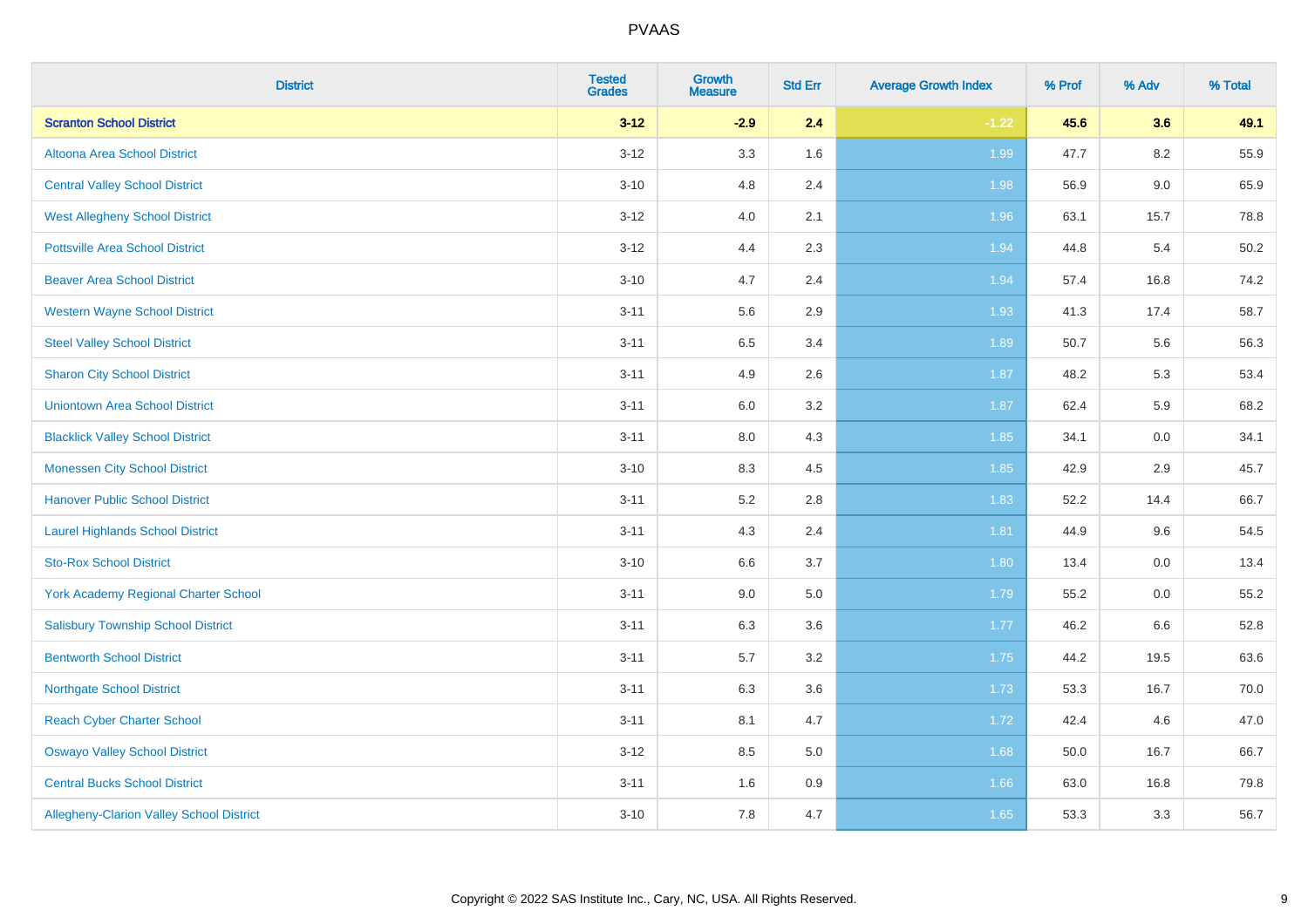| <b>District</b>                                    | <b>Tested</b><br><b>Grades</b> | <b>Growth</b><br><b>Measure</b> | <b>Std Err</b> | <b>Average Growth Index</b> | % Prof | % Adv | % Total |
|----------------------------------------------------|--------------------------------|---------------------------------|----------------|-----------------------------|--------|-------|---------|
| <b>Scranton School District</b>                    | $3 - 12$                       | $-2.9$                          | 2.4            | $-1.22$                     | 45.6   | 3.6   | 49.1    |
| <b>Conrad Weiser Area School District</b>          | $3 - 11$                       | 3.6                             | $2.2\,$        | 1.63                        | 52.1   | 2.1   | 54.2    |
| Millersburg Area School District                   | $3 - 11$                       | 6.2                             | 3.8            | 1.63                        | 51.8   | 7.4   | 59.3    |
| Esperanza Academy Charter School                   | $4 - 11$                       | 4.0                             | 2.5            | 1.61                        | 32.4   | 0.7   | 33.1    |
| <b>Hermitage School District</b>                   | $3 - 12$                       | 3.8                             | 2.4            | 1.60                        | 57.5   | 9.3   | 66.8    |
| <b>Pleasant Valley School District</b>             | $3 - 11$                       | 3.1                             | 2.0            | 1.57                        | 57.2   | 5.5   | 62.8    |
| <b>South Butler County School District</b>         | $3 - 10$                       | 3.9                             | 2.5            | 1.54                        | 53.1   | 16.6  | 69.7    |
| <b>Armstrong School District</b>                   | $3 - 11$                       | 2.6                             | 1.7            | 1.53                        | 51.5   | 6.1   | 57.6    |
| <b>Warrior Run School District</b>                 | $3 - 11$                       | 4.6                             | 3.0            | 1.51                        | 40.9   | 8.1   | 49.0    |
| <b>Burrell School District</b>                     | $3 - 11$                       | 4.5                             | 3.1            | 1.48                        | 58.5   | 13.8  | 72.3    |
| <b>Everett Area School District</b>                | $3 - 11$                       | 5.0                             | 3.4            | 1.47                        | 60.5   | 1.3   | 61.8    |
| <b>New Brighton Area School District</b>           | $3 - 11$                       | 4.6                             | 3.1            | $1.47$                      | 60.9   | 5.8   | 66.7    |
| <b>Loyalsock Township School District</b>          | $3 - 12$                       | 4.2                             | 2.8            | 1.47                        | 54.3   | 2.1   | 56.4    |
| <b>Punxsutawney Area School District</b>           | $3 - 11$                       | 4.2                             | 2.9            | 1.45                        | 55.0   | 5.5   | 60.6    |
| <b>Towanda Area School District</b>                | $3 - 11$                       | 4.0                             | 2.8            | 1.44                        | 39.4   | 6.6   | 46.0    |
| <b>Methacton School District</b>                   | $3 - 11$                       | 2.5                             | 1.7            | 1.43                        | 62.5   | 16.4  | 79.0    |
| <b>Lincoln Park Performing Arts Charter School</b> | $7 - 11$                       | 3.6                             | 2.5            | 1.42                        | 59.6   | 14.7  | 74.3    |
| <b>KIPP Dubois Charter School</b>                  | $9 - 10$                       | 4.7                             | 3.3            | 1.40                        | 31.0   | 1.4   | 32.4    |
| Capital Area School for the Arts Charter School    | $9 - 11$                       | 5.8                             | 4.1            | 1.39                        | 59.3   | 18.6  | 78.0    |
| <b>West York Area School District</b>              | $3 - 12$                       | 3.2                             | 2.3            | 1.38                        | 53.8   | 4.4   | 58.2    |
| <b>MaST Community Charter School II</b>            | $3 - 10$                       | 4.4                             | 3.2            | 1.37                        | 28.4   | 3.4   | 31.8    |
| <b>Pottsgrove School District</b>                  | $3 - 11$                       | 2.8                             | 2.0            | 1.35                        | 44.0   | 10.0  | 53.9    |
| Mastery Charter School - Shoemaker Campus          | $7 - 10$                       | 4.1                             | 3.0            | 1.34                        | 20.9   | 3.3   | 24.2    |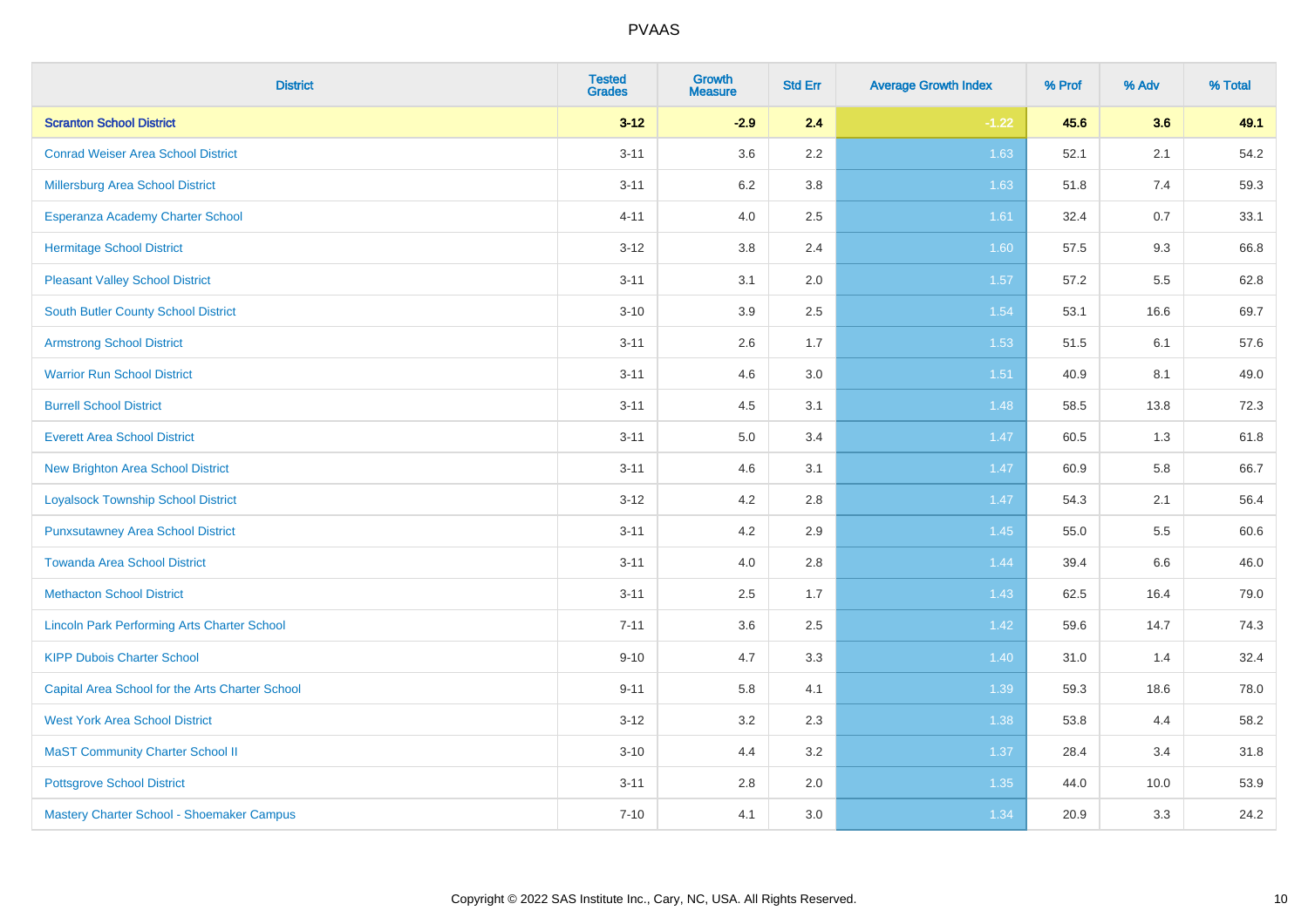| <b>District</b>                                | <b>Tested</b><br><b>Grades</b> | Growth<br><b>Measure</b> | <b>Std Err</b> | <b>Average Growth Index</b> | % Prof | % Adv | % Total |
|------------------------------------------------|--------------------------------|--------------------------|----------------|-----------------------------|--------|-------|---------|
| <b>Scranton School District</b>                | $3 - 12$                       | $-2.9$                   | 2.4            | $-1.22$                     | 45.6   | 3.6   | 49.1    |
| <b>Ligonier Valley School District</b>         | $3 - 11$                       | 4.2                      | 3.1            | 1.34                        | 59.1   | 10.3  | 69.5    |
| <b>Spring Cove School District</b>             | $3 - 11$                       | 3.4                      | 2.5            | 1.33                        | 47.8   | 12.7  | 60.4    |
| <b>Fairview School District</b>                | $3 - 11$                       | 3.4                      | 2.6            | 1.32                        | 57.2   | 17.6  | 74.8    |
| <b>Donegal School District</b>                 | $3 - 12$                       | 3.1                      | 2.4            | 1.29                        | 60.6   | 9.1   | 69.7    |
| <b>Line Mountain School District</b>           | $3 - 11$                       | 4.1                      | 3.2            | 1.27                        | 52.9   | 9.2   | 62.1    |
| <b>Woodland Hills School District</b>          | $3 - 12$                       | 3.2                      | 2.6            | 1.22                        | 31.4   | 3.6   | 35.0    |
| <b>Halifax Area School District</b>            | $3 - 11$                       | 4.7                      | 3.9            | 1.22                        | 61.5   | 9.6   | 71.2    |
| <b>Port Allegany School District</b>           | $3 - 11$                       | 4.4                      | 3.6            | 1.21                        | 28.1   | 9.4   | 37.5    |
| <b>Shanksville-Stonycreek School District</b>  | $3 - 10$                       | 7.0                      | 5.9            | 1.20                        | 64.7   | 17.6  | 82.4    |
| <b>Central Cambria School District</b>         | $3 - 11$                       | 3.0                      | 2.5            | 1.17                        | 56.2   | 9.7   | 66.0    |
| <b>Esperanza Cyber Charter School</b>          | $3 - 11$                       | 7.1                      | 6.1            | $1.16$                      | 9.1    | 0.0   | 9.1     |
| <b>Tidioute Community Charter School</b>       | $3 - 11$                       | 5.7                      | 5.1            | 1.11                        | 34.4   | 21.9  | 56.2    |
| Morrisville Borough School District            | $3 - 11$                       | 4.8                      | 4.3            | 1.10                        | 30.2   | 2.3   | 32.6    |
| Leechburg Area School District                 | $3 - 11$                       | 4.4                      | 4.0            | 1.09                        | 47.8   | 19.6  | 67.4    |
| Meyersdale Area School District                | $3 - 11$                       | 4.2                      | 4.0            | 1.07                        | 43.1   | 6.9   | 50.0    |
| <b>General Mclane School District</b>          | $3 - 11$                       | 3.1                      | 2.9            | 1.07                        | 62.3   | 4.9   | 67.2    |
| <b>Williamsport Area School District</b>       | $3 - 11$                       | 1.9                      | 1.8            | 1.04                        | 44.1   | 12.8  | 56.9    |
| <b>Franklin Regional School District</b>       | $3 - 11$                       | 2.0                      | 1.9            | 1.02                        | 66.7   | 15.5  | 82.1    |
| <b>Manheim Central School District</b>         | $3 - 11$                       | 2.1                      | 2.1            | $1.01$                      | 53.2   | 11.6  | 64.8    |
| <b>Tunkhannock Area School District</b>        | $3 - 11$                       | 2.3                      | 2.2            | 1.01                        | 44.9   | 9.6   | 54.6    |
| <b>Mastery Charter School - Pickett Campus</b> | $6 - 10$                       | 5.6                      | 5.7            | 1.00                        | 27.8   | 0.0   | 27.8    |
| Lehigh Career & Technical Institute            | $10 - 12$                      | 5.6                      | 5.6            | 0.99                        | 78.3   | 0.0   | 78.3    |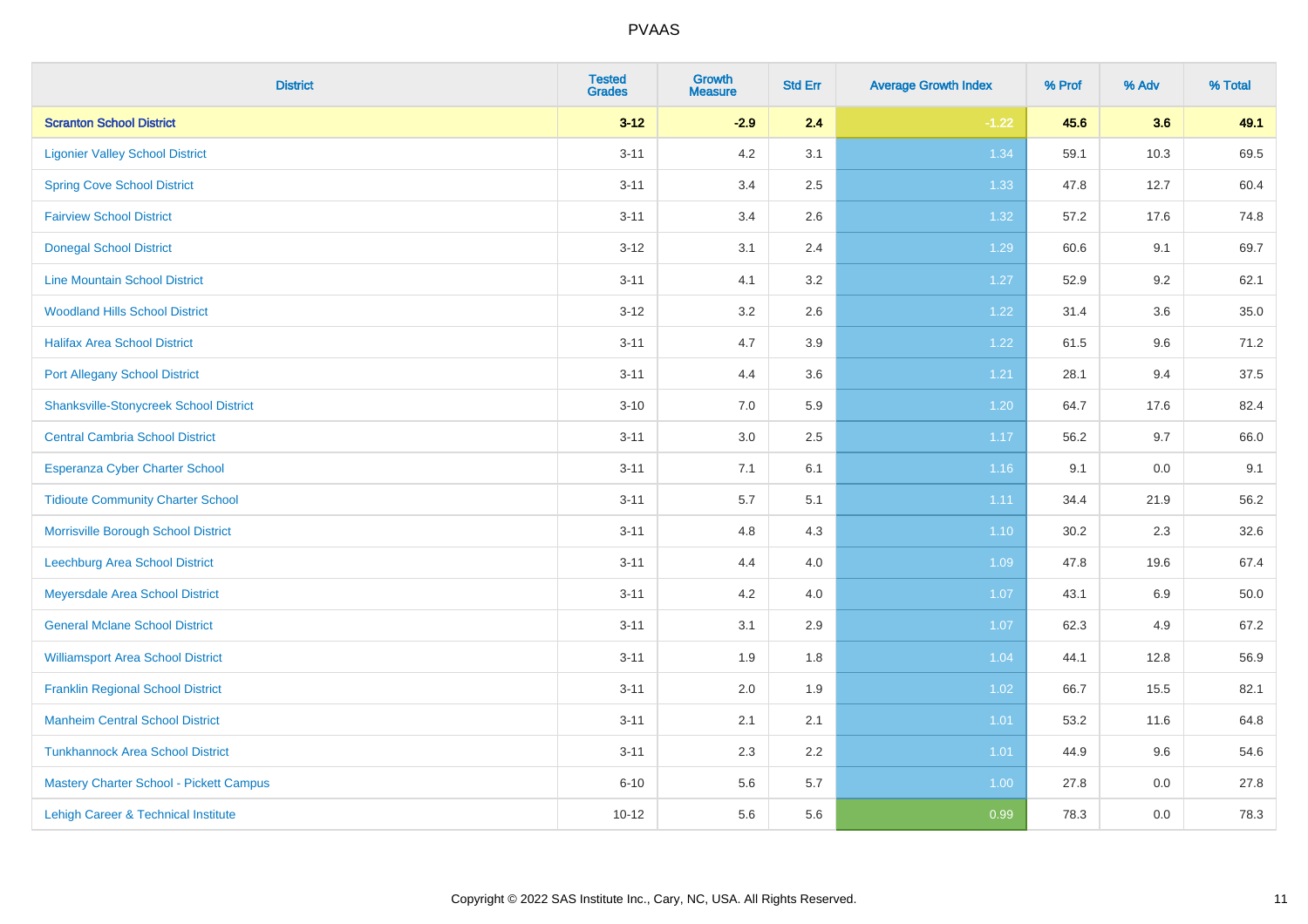| <b>District</b>                                | <b>Tested</b><br><b>Grades</b> | <b>Growth</b><br><b>Measure</b> | <b>Std Err</b> | <b>Average Growth Index</b> | % Prof | % Adv | % Total |
|------------------------------------------------|--------------------------------|---------------------------------|----------------|-----------------------------|--------|-------|---------|
| <b>Scranton School District</b>                | $3 - 12$                       | $-2.9$                          | 2.4            | $-1.22$                     | 45.6   | 3.6   | 49.1    |
| <b>Bensalem Township School District</b>       | $3 - 11$                       | 1.6                             | 1.6            | 0.98                        | 38.8   | 8.3   | 47.1    |
| <b>Hopewell Area School District</b>           | $3 - 11$                       | 2.6                             | 2.7            | 0.97                        | 58.4   | 4.0   | 62.4    |
| <b>Berlin Brothersvalley School District</b>   | $3 - 11$                       | 4.0                             | 4.2            | 0.96                        | 48.8   | 14.0  | 62.8    |
| <b>Clairton City School District</b>           | $3 - 11$                       | 3.5                             | 3.7            | 0.95                        | 13.4   | 0.0   | 13.4    |
| <b>Lower Moreland Township School District</b> | $3 - 11$                       | 2.0                             | 2.2            | 0.95                        | 62.8   | 17.0  | 79.8    |
| <b>Baldwin-Whitehall School District</b>       | $3 - 11$                       | 1.8                             | 1.9            | 0.94                        | 58.6   | 8.6   | 67.1    |
| <b>Keystone School District</b>                | $3 - 11$                       | 3.1                             | 3.3            | 0.94                        | 50.6   | 6.5   | 57.1    |
| <b>Bedford Area School District</b>            | $3 - 11$                       | 2.5                             | 2.6            | 0.93                        | 48.5   | 10.0  | 58.5    |
| Northwestern Lehigh School District            | $3 - 11$                       | 2.2                             | 2.3            | 0.93                        | 53.3   | 9.7   | 63.0    |
| West Jefferson Hills School District           | $3 - 11$                       | 1.8                             | 2.1            | 0.88                        | 55.7   | 20.8  | 76.4    |
| South Fayette Township School District         | $3 - 11$                       | 1.7                             | 2.0            | 0.88                        | 61.0   | 26.5  | 87.6    |
| <b>North Clarion County School District</b>    | $3 - 12$                       | 3.7                             | 4.3            | 0.85                        | 67.5   | 15.0  | 82.5    |
| <b>Marple Newtown School District</b>          | $3 - 11$                       | 2.0                             | 2.4            | 0.81                        | 57.6   | 12.8  | 70.4    |
| <b>Mcguffey School District</b>                | $3 - 11$                       | 2.1                             | 2.6            | 0.81                        | 57.7   | 3.1   | 60.8    |
| <b>Camp Hill School District</b>               | $3 - 12$                       | 2.3                             | 3.0            | 0.78                        | 53.6   | 17.5  | 71.1    |
| Urban Pathways 6-12 Charter School             | $6 - 11$                       | 4.8                             | 6.4            | 0.75                        | 28.6   | 0.0   | 28.6    |
| Southeastern Greene School District            | $3 - 10$                       | 3.3                             | 4.6            | $\overline{0.72}$           | 57.6   | 6.1   | 63.6    |
| <b>Harmony Area School District</b>            | $3 - 10$                       | 4.5                             | 6.3            | 0.72                        | 33.3   | 13.3  | 46.7    |
| <b>Athens Area School District</b>             | $3 - 11$                       | 1.6                             | 2.5            | 0.64                        | 46.9   | 7.6   | 54.5    |
| <b>United School District</b>                  | $3 - 11$                       | 2.1                             | 3.4            | 0.63                        | 60.3   | 6.6   | 66.9    |
| <b>Laurel School District</b>                  | $3 - 11$                       | 1.8                             | 3.1            | 0.59                        | 70.1   | 2.3   | 72.4    |
| <b>Commodore Perry School District</b>         | $3 - 11$                       | 3.2                             | 5.5            | 0.58                        | 58.3   | 0.0   | 58.3    |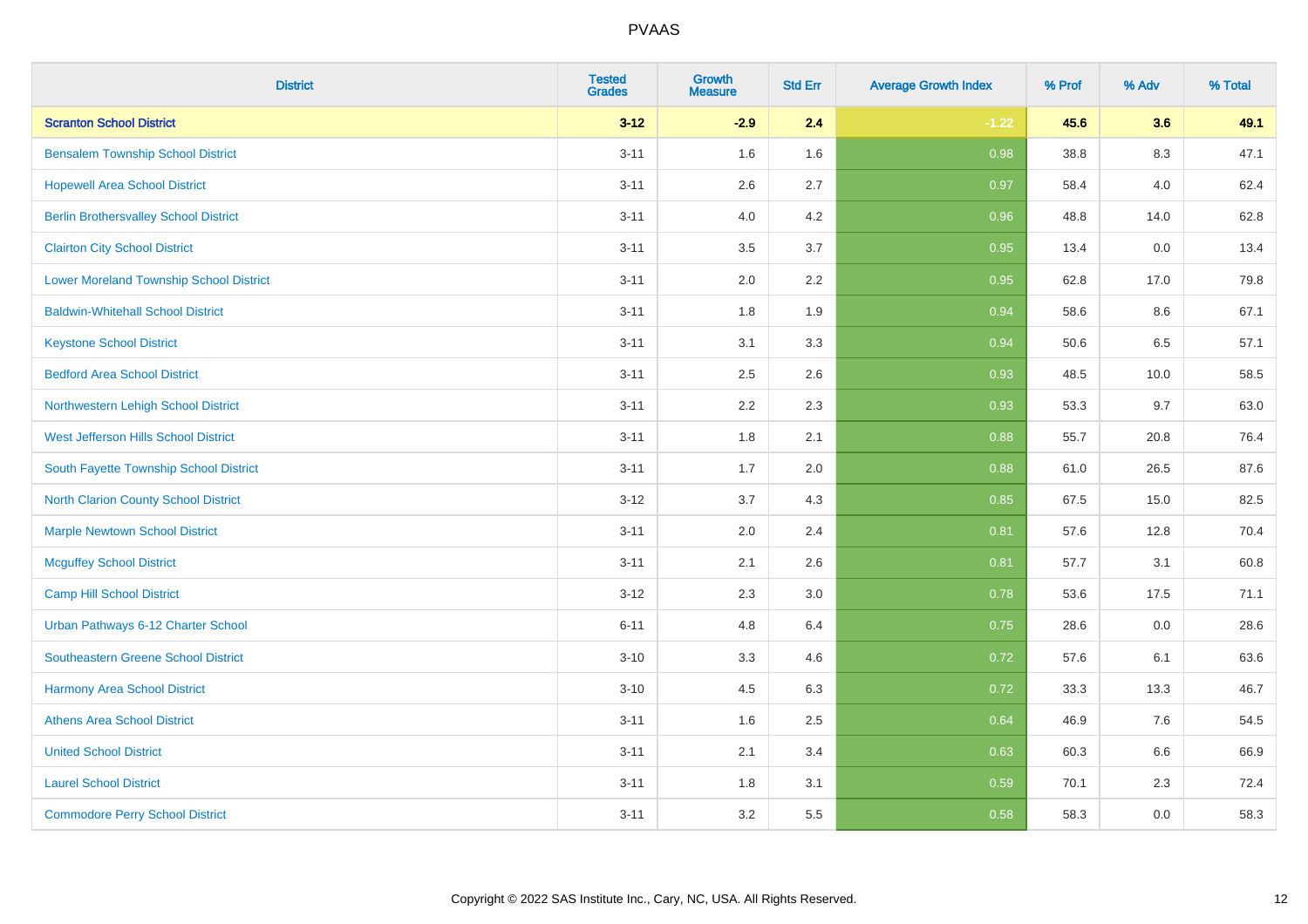| <b>District</b>                               | <b>Tested</b><br><b>Grades</b> | <b>Growth</b><br><b>Measure</b> | <b>Std Err</b> | <b>Average Growth Index</b> | % Prof | % Adv | % Total |
|-----------------------------------------------|--------------------------------|---------------------------------|----------------|-----------------------------|--------|-------|---------|
| <b>Scranton School District</b>               | $3 - 12$                       | $-2.9$                          | 2.4            | $-1.22$                     | 45.6   | 3.6   | 49.1    |
| <b>Forbes Road School District</b>            | $3 - 11$                       | $2.8\,$                         | 5.1            | 0.56                        | 41.4   | 10.3  | 51.7    |
| <b>Schuylkill Valley School District</b>      | $3 - 11$                       | 1.4                             | 2.5            | 0.56                        | 55.1   | 10.2  | 65.3    |
| <b>Union School District</b>                  | $3 - 12$                       | 2.3                             | 4.2            | 0.54                        | 32.6   | 7.0   | 39.5    |
| <b>Radnor Township School District</b>        | $3 - 12$                       | 1.0                             | 2.1            | 0.50                        | 65.0   | 23.2  | 88.2    |
| <b>Hanover Area School District</b>           | $3 - 11$                       | 2.2                             | 4.6            | 0.48                        | 42.9   | 5.7   | 48.6    |
| <b>Purchase Line School District</b>          | $3 - 12$                       | 1.7                             | 3.5            | 0.47                        | 43.1   | 5.4   | 48.5    |
| <b>Upper Adams School District</b>            | $3 - 11$                       | 1.3                             | 2.9            | 0.47                        | 55.2   | 8.6   | 63.8    |
| <b>Roberto Clemente Charter School</b>        | $3 - 12$                       | 2.2                             | 4.9            | 0.45                        | 27.5   | 5.0   | 32.5    |
| <b>Union Area School District</b>             | $3 - 11$                       | 1.9                             | 4.3            | 0.44                        | 61.5   | 0.0   | 61.5    |
| Mastery Charter High School-Lenfest Campus    | $7 - 11$                       | 2.5                             | 5.7            | 0.43                        | 40.0   | 0.0   | 40.0    |
| <b>Galeton Area School District</b>           | $3 - 11$                       | 2.2                             | 5.3            | 0.42                        | 41.3   | 4.4   | 45.6    |
| <b>Newport School District</b>                | $3 - 12$                       | 1.4                             | 3.5            | 0.41                        | 51.5   | 10.3  | 61.8    |
| <b>Tussey Mountain School District</b>        | $3 - 12$                       | 1.5                             | 3.7            | 0.40                        | 38.6   | 1.8   | 40.4    |
| <b>South Eastern School District</b>          | $3 - 11$                       | $0.9\,$                         | 2.4            | 0.39                        | 54.8   | 6.6   | 61.4    |
| <b>Gateway School District</b>                | $3 - 11$                       | $0.8\,$                         | 2.2            | 0.38                        | 52.1   | 13.8  | 65.9    |
| <b>Wallingford-Swarthmore School District</b> | $3 - 10$                       | 0.9                             | 2.4            | 0.38                        | 64.4   | 22.7  | 87.1    |
| <b>Lakeland School District</b>               | $3 - 11$                       | 1.1                             | 2.8            | 0.38                        | 48.6   | 3.7   | 52.3    |
| <b>Lower Dauphin School District</b>          | $3 - 11$                       | $0.6\,$                         | 1.9            | 0.33                        | 49.2   | 12.6  | 61.8    |
| <b>Wyomissing Area School District</b>        | $3 - 12$                       | $0.8\,$                         | 2.6            | 0.33                        | 55.7   | 17.6  | 73.3    |
| <b>Mastery Charter School - Thomas Campus</b> | $3 - 10$                       | 2.1                             | 6.2            | 0.33                        | 28.6   | 0.0   | 28.6    |
| Lehigh Valley Academy Regional Charter School | $3 - 11$                       | 0.7                             | 2.3            | 0.32                        | 46.3   | 5.0   | 51.4    |
| <b>Greater Latrobe School District</b>        | $3 - 11$                       | 0.6                             | 1.9            | 0.31                        | 55.5   | 14.1  | 69.5    |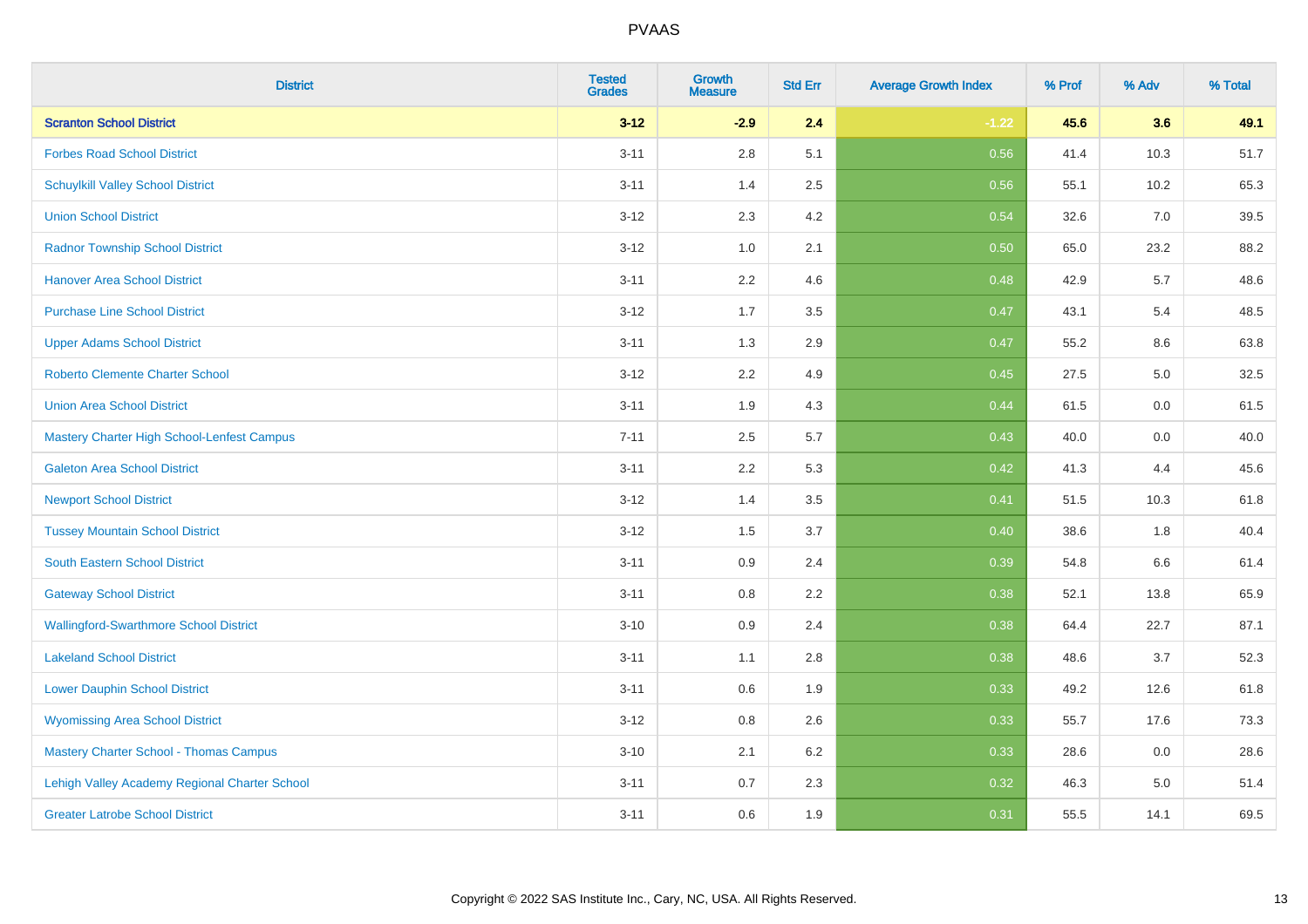| <b>District</b>                              | <b>Tested</b><br><b>Grades</b> | <b>Growth</b><br><b>Measure</b> | <b>Std Err</b> | <b>Average Growth Index</b> | % Prof | % Adv   | % Total |
|----------------------------------------------|--------------------------------|---------------------------------|----------------|-----------------------------|--------|---------|---------|
| <b>Scranton School District</b>              | $3 - 12$                       | $-2.9$                          | 2.4            | $-1.22$                     | 45.6   | 3.6     | 49.1    |
| <b>Greenville Area School District</b>       | $3 - 11$                       | $0.7\,$                         | 2.9            | 0.26                        | 53.4   | 6.9     | 60.3    |
| <b>Bloomsburg Area School District</b>       | $3 - 10$                       | 0.7                             | 3.0            | 0.23                        | 55.9   | 11.8    | 67.6    |
| <b>Jersey Shore Area School District</b>     | $3 - 11$                       | $0.5\,$                         | 2.6            | 0.21                        | 47.1   | 9.2     | 56.2    |
| <b>Reynolds School District</b>              | $3 - 10$                       | 0.5                             | 3.4            | 0.16                        | 52.1   | 7.0     | 59.2    |
| <b>Brockway Area School District</b>         | $3 - 11$                       | $0.6\,$                         | 3.6            | 0.16                        | 49.2   | 7.7     | 56.9    |
| Northern Lebanon School District             | $3 - 11$                       | 0.4                             | 2.5            | 0.15                        | 28.0   | 3.0     | 31.0    |
| <b>Danville Area School District</b>         | $3 - 11$                       | 0.4                             | 2.6            | 0.15                        | 57.4   | 18.4    | 75.7    |
| <b>Smethport Area School District</b>        | $3 - 12$                       | 0.6                             | 3.9            | 0.15                        | 37.0   | 1.8     | 38.9    |
| Insight PA Cyber Charter School              | $3 - 11$                       | $0.7\,$                         | 5.7            | 0.12                        | 50.0   | 4.8     | 54.8    |
| <b>Hempfield School District</b>             | $3 - 11$                       | 0.1                             | 1.4            | 0.08                        | 58.2   | 9.9     | 68.2    |
| <b>West Branch Area School District</b>      | $3 - 11$                       | 0.2                             | 3.8            | 0.05                        | 47.2   | 1.9     | 49.1    |
| <b>East Stroudsburg Area School District</b> | $3 - 11$                       | 0.1                             | 1.6            | 0.05                        | 45.8   | 7.8     | 53.6    |
| <b>Wilkes-Barre Area School District</b>     | $3 - 11$                       | 0.1                             | 3.2            | 0.02                        | 35.5   | 5.4     | 40.9    |
| <b>Susquenita School District</b>            | $3 - 11$                       | $-0.1$                          | 2.8            | $-0.01$                     | 47.7   | 10.1    | 57.8    |
| Penn Cambria School District                 | $3 - 11$                       | $-0.0$                          | 2.7            | $-0.01$                     | 61.5   | 7.7     | 69.2    |
| <b>Kutztown Area School District</b>         | $3 - 12$                       | $-0.2$                          | 3.2            | $-0.05$                     | 55.4   | 13.3    | 68.7    |
| <b>Avella Area School District</b>           | $3 - 12$                       | $-0.3$                          | 4.7            | $-0.05$                     | 49.3   | 14.5    | 63.8    |
| <b>Mercer Area School District</b>           | $3 - 11$                       | $-0.2$                          | 3.3            | $-0.06$                     | 56.0   | $8.0\,$ | 64.0    |
| <b>Warren County School District</b>         | $3 - 11$                       | $-0.1$                          | 1.8            | $-0.06$                     | 37.2   | 5.3     | 42.6    |
| <b>Chester-Upland School District</b>        | $3 - 11$                       | $-0.3$                          | 2.7            | $-0.09$                     | 13.8   | 0.8     | 14.6    |
| New Kensington-Arnold School District        | $3 - 11$                       | $-0.4$                          | 3.8            | $-0.10$                     | 40.7   | 3.7     | 44.4    |
| <b>Blue Ridge School District</b>            | $3 - 11$                       | $-0.5$                          | 3.6            | $-0.12$                     | 44.6   | 3.1     | 47.7    |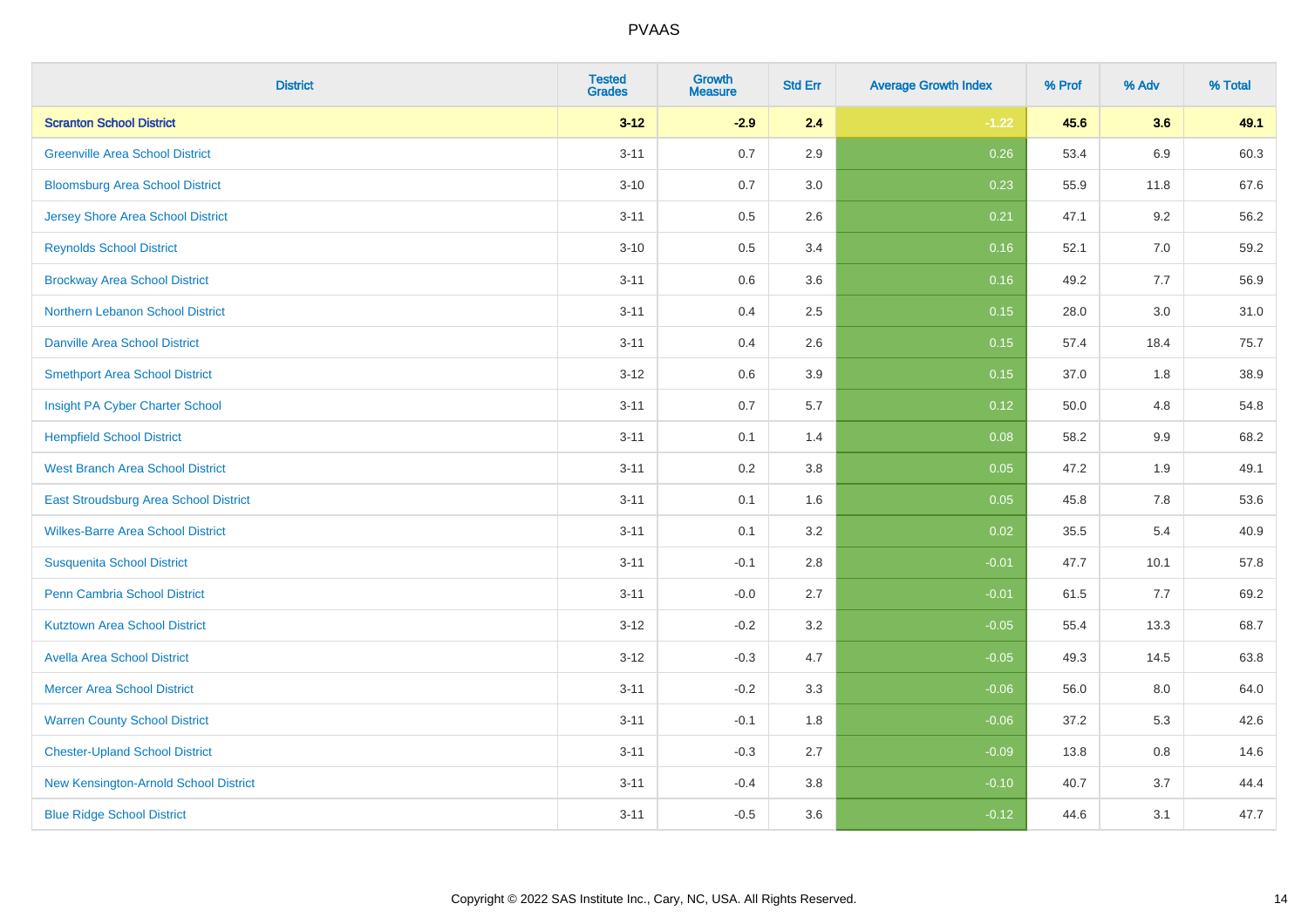| <b>District</b>                                    | <b>Tested</b><br><b>Grades</b> | <b>Growth</b><br><b>Measure</b> | <b>Std Err</b> | <b>Average Growth Index</b> | % Prof | % Adv | % Total |
|----------------------------------------------------|--------------------------------|---------------------------------|----------------|-----------------------------|--------|-------|---------|
| <b>Scranton School District</b>                    | $3 - 12$                       | $-2.9$                          | 2.4            | $-1.22$                     | 45.6   | 3.6   | 49.1    |
| <b>Central Fulton School District</b>              | $3 - 11$                       | $-0.5$                          | 3.5            | $-0.14$                     | 51.4   | 8.6   | 60.0    |
| <b>Otto-Eldred School District</b>                 | $3 - 11$                       | $-0.7$                          | 4.2            | $-0.15$                     | 56.2   | 6.2   | 62.5    |
| <b>Oley Valley School District</b>                 | $3 - 11$                       | $-0.4$                          | 2.8            | $-0.15$                     | 43.1   | 12.9  | 56.0    |
| Philadelphia Electrical & Tech Charter High School | $10 - 10$                      | $-0.5$                          | 2.9            | $-0.15$                     | 8.8    | 0.0   | 8.8     |
| <b>Bellefonte Area School District</b>             | $3 - 11$                       | $-0.4$                          | 2.2            | $-0.17$                     | 47.6   | 10.6  | 58.2    |
| <b>Southern Lehigh School District</b>             | $3 - 11$                       | $-0.4$                          | 2.3            | $-0.17$                     | 66.1   | 11.9  | 78.0    |
| <b>Crestwood School District</b>                   | $3 - 11$                       | $-0.4$                          | 2.4            | $-0.17$                     | 57.4   | 17.0  | 74.4    |
| <b>Achievement House Charter School</b>            | $7 - 11$                       | $-0.7$                          | 4.0            | $-0.17$                     | 32.5   | 2.6   | 35.1    |
| <b>Millville Area School District</b>              | $3 - 12$                       | $-0.9$                          | 4.7            | $-0.18$                     | 51.4   | 5.4   | 56.8    |
| <b>Mount Carmel Area School District</b>           | $3 - 11$                       | $-0.6$                          | 3.1            | $-0.18$                     | 45.3   | 2.1   | 47.4    |
| <b>Westinghouse Arts Academy Charter School</b>    | $9 - 10$                       | $-0.7$                          | 3.6            | $-0.19$                     | 59.2   | 8.4   | 67.6    |
| <b>Panther Valley School District</b>              | $3 - 12$                       | $-0.6$                          | 3.3            | $-0.19$                     | 47.9   | 4.3   | 52.1    |
| <b>Harrisburg City School District</b>             | $3 - 11$                       | $-0.4$                          | 2.1            | $-0.19$                     | 15.1   | 0.4   | 15.5    |
| <b>Girard School District</b>                      | $3 - 11$                       | $-0.6$                          | 2.7            | $-0.22$                     | 53.9   | 15.6  | 69.6    |
| <b>Lakeview School District</b>                    | $3 - 11$                       | $-0.9$                          | 3.7            | $-0.24$                     | 60.3   | 3.2   | 63.5    |
| <b>Glendale School District</b>                    | $3 - 10$                       | $-0.9$                          | 3.7            | $-0.24$                     | 50.0   | 5.4   | 55.4    |
| <b>Penn Manor School District</b>                  | $3 - 11$                       | $-0.4$                          | 1.6            | $-0.25$                     | 51.9   | 12.6  | 64.5    |
| <b>Tuscarora School District</b>                   | $3 - 11$                       | $-0.6$                          | 2.3            | $-0.27$                     | 45.1   | 8.1   | 53.2    |
| <b>Cornell School District</b>                     | $3 - 11$                       | $-1.6$                          | 5.0            | $-0.32$                     | 33.8   | 1.5   | 35.4    |
| <b>Albert Gallatin Area School District</b>        | $3 - 11$                       | $-0.8$                          | 2.4            | $-0.32$                     | 54.5   | 10.0  | 64.6    |
| Hope For Hyndman Charter School                    | $3 - 11$                       | $-2.0$                          | 6.1            | $-0.32$                     | 33.3   | 0.0   | 33.3    |
| <b>Palmerton Area School District</b>              | $3 - 11$                       | $-1.2$                          | 3.0            | $-0.39$                     | 57.4   | 5.0   | 62.4    |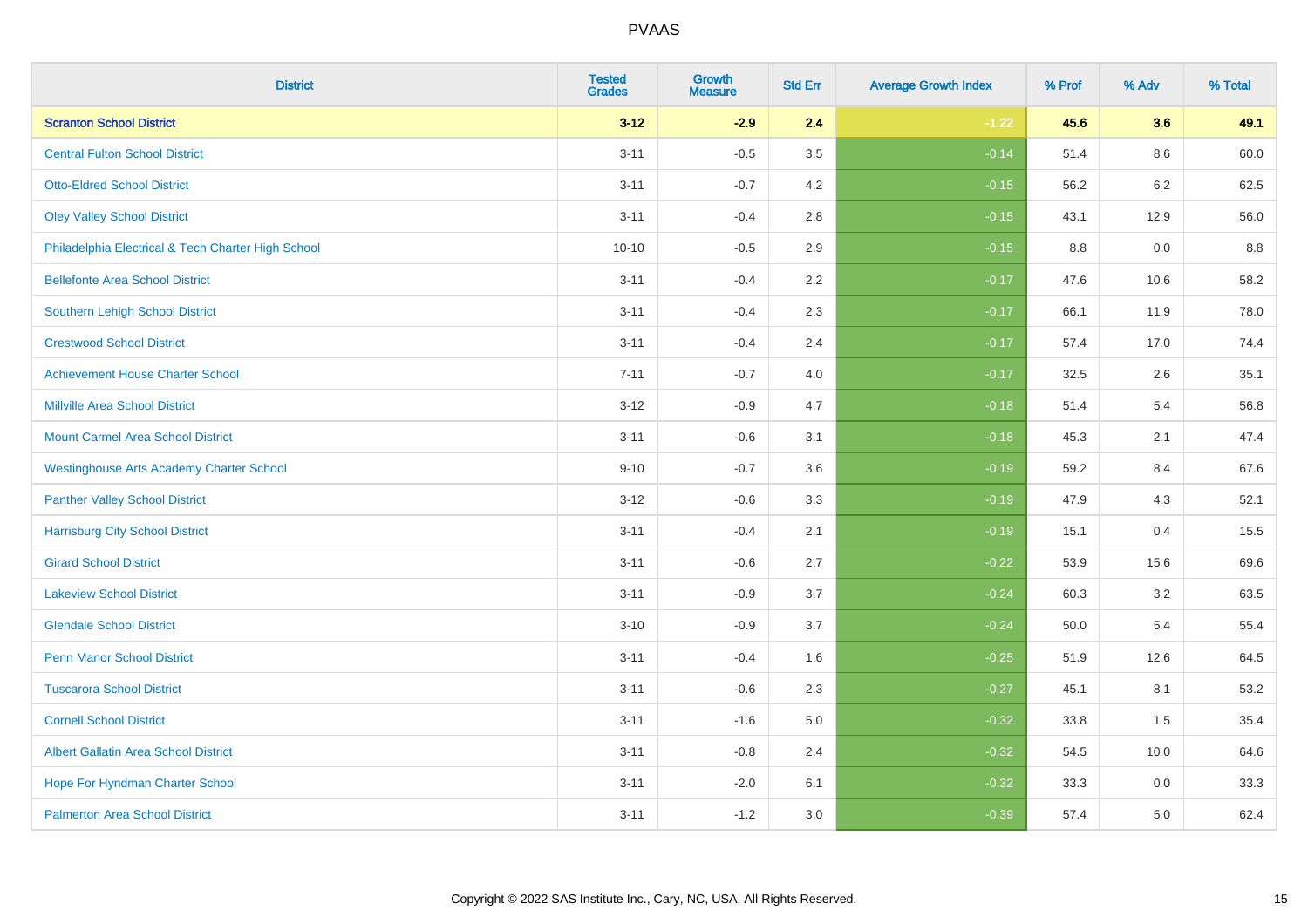| <b>District</b>                                         | <b>Tested</b><br><b>Grades</b> | <b>Growth</b><br><b>Measure</b> | <b>Std Err</b> | <b>Average Growth Index</b> | % Prof | % Adv   | % Total |
|---------------------------------------------------------|--------------------------------|---------------------------------|----------------|-----------------------------|--------|---------|---------|
| <b>Scranton School District</b>                         | $3 - 12$                       | $-2.9$                          | 2.4            | $-1.22$                     | 45.6   | 3.6     | 49.1    |
| <b>Bellwood-Antis School District</b>                   | $3 - 10$                       | $-1.2$                          | 3.2            | $-0.39$                     | 55.1   | 10.1    | 65.2    |
| <b>Sharpsville Area School District</b>                 | $3 - 11$                       | $-1.4$                          | 3.5            | $-0.40$                     | 55.2   | 13.4    | 68.7    |
| North Schuylkill School District                        | $3 - 11$                       | $-1.0$                          | 2.4            | $-0.42$                     | 41.8   | 5.1     | 46.8    |
| <b>Bangor Area School District</b>                      | $3 - 12$                       | $-0.9$                          | 2.0            | $-0.43$                     | 44.3   | 4.7     | 49.0    |
| <b>Shaler Area School District</b>                      | $3 - 11$                       | $-0.8$                          | 1.9            | $-0.43$                     | 49.1   | 9.6     | 58.7    |
| <b>Conewago Valley School District</b>                  | $3 - 12$                       | $-0.9$                          | 2.0            | $-0.45$                     | 51.7   | 9.6     | 61.3    |
| <b>Elizabethtown Area School District</b>               | $3 - 12$                       | $-0.9$                          | 1.9            | $-0.47$                     | 50.0   | 11.2    | 61.2    |
| Center For Student Learning Charter School At Pennsbury | $6 - 12$                       | $-2.9$                          | 6.1            | $-0.47$                     | 42.9   | 0.0     | 42.9    |
| South Side Area School District                         | $3 - 11$                       | $-1.6$                          | 3.3            | $-0.48$                     | 50.0   | 6.8     | 56.8    |
| <b>Wyoming Area School District</b>                     | $3 - 10$                       | $-1.3$                          | 2.6            | $-0.50$                     | 53.8   | 10.8    | 64.6    |
| <b>Canon-Mcmillan School District</b>                   | $3 - 11$                       | $-0.8$                          | 1.6            | $-0.50$                     | 58.7   | 15.9    | 74.6    |
| <b>Central Greene School District</b>                   | $3 - 11$                       | $-1.6$                          | 2.8            | $-0.55$                     | 54.2   | $2.8\,$ | 57.0    |
| <b>Mid Valley School District</b>                       | $3 - 10$                       | $-1.7$                          | 3.0            | $-0.55$                     | 45.1   | 7.8     | 52.9    |
| <b>Manheim Township School District</b>                 | $3 - 12$                       | $-0.9$                          | 1.6            | $-0.58$                     | 53.2   | 15.5    | 68.7    |
| <b>Clarion-Limestone Area School District</b>           | $3 - 12$                       | $-2.5$                          | 4.1            | $-0.60$                     | 56.8   | $6.8\,$ | 63.6    |
| <b>Burgettstown Area School District</b>                | $3 - 11$                       | $-2.1$                          | 3.4            | $-0.62$                     | 50.0   | 1.4     | 51.4    |
| <b>Susquehanna Community School District</b>            | $3 - 11$                       | $-2.8$                          | 4.2            | $-0.66$                     | 49.4   | 6.9     | 56.3    |
| <b>Fannett-Metal School District</b>                    | $3 - 11$                       | $-3.4$                          | 5.1            | $-0.67$                     | 38.7   | 8.1     | 46.8    |
| <b>Cheltenham School District</b>                       | $3 - 11$                       | $-1.4$                          | 2.1            | $-0.67$                     | 46.1   | 10.0    | 56.1    |
| <b>North Pocono School District</b>                     | $3 - 11$                       | $-2.3$                          | 3.4            | $-0.68$                     | 52.0   | 16.4    | 68.5    |
| Mt Lebanon School District                              | $3 - 11$                       | $-1.0$                          | 1.5            | $-0.70$                     | 61.9   | 24.0    | 85.9    |
| <b>Lehighton Area School District</b>                   | $3 - 11$                       | $-1.6$                          | 2.3            | $-0.70$                     | 51.1   | 5.6     | 56.7    |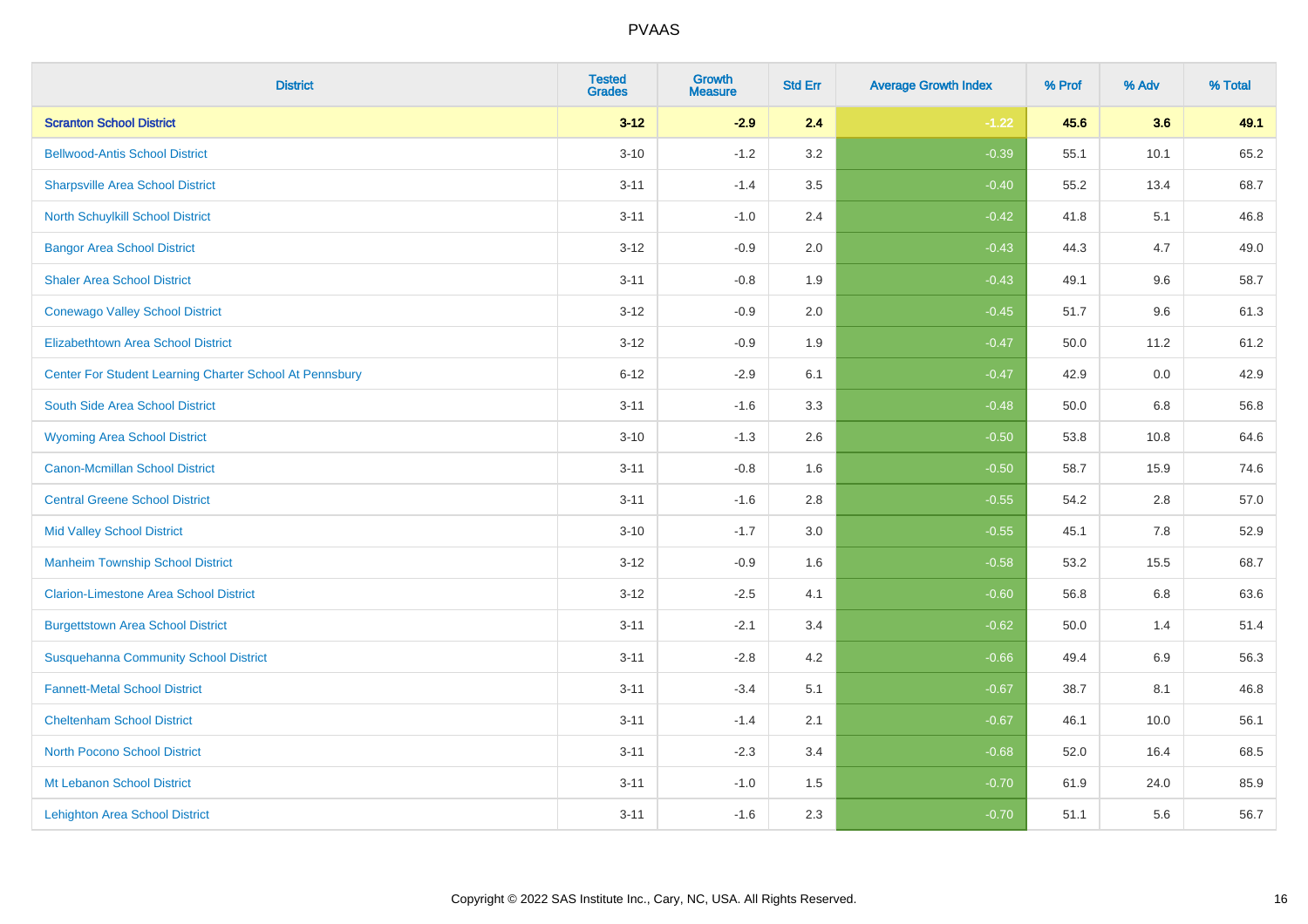| <b>District</b>                               | <b>Tested</b><br><b>Grades</b> | <b>Growth</b><br><b>Measure</b> | <b>Std Err</b> | <b>Average Growth Index</b> | % Prof | % Adv | % Total |
|-----------------------------------------------|--------------------------------|---------------------------------|----------------|-----------------------------|--------|-------|---------|
| <b>Scranton School District</b>               | $3 - 12$                       | $-2.9$                          | 2.4            | $-1.22$                     | 45.6   | 3.6   | 49.1    |
| Huntingdon Area School District               | $3 - 11$                       | $-2.0$                          | 2.7            | $-0.72$                     | 36.8   | 10.3  | 47.0    |
| <b>Bald Eagle Area School District</b>        | $3 - 11$                       | $-2.1$                          | 2.7            | $-0.75$                     | 48.4   | 9.4   | 57.7    |
| <b>Turkeyfoot Valley Area School District</b> | $3 - 12$                       | $-4.3$                          | 5.6            | $-0.76$                     | 22.0   | 5.1   | 27.1    |
| <b>Gillingham Charter School</b>              | $3 - 11$                       | $-4.4$                          | 5.6            | $-0.77$                     | 20.8   | 8.3   | 29.2    |
| <b>Conemaugh Valley School District</b>       | $3 - 12$                       | $-3.2$                          | 4.1            | $-0.78$                     | 48.2   | 5.6   | 53.7    |
| <b>Northeast Bradford School District</b>     | $3 - 10$                       | $-3.1$                          | 4.0            | $-0.78$                     | 33.9   | 3.4   | 37.3    |
| <b>Shenango Area School District</b>          | $3 - 11$                       | $-2.6$                          | 3.3            | $-0.79$                     | 50.6   | 13.9  | 64.6    |
| <b>Lebanon School District</b>                | $3 - 11$                       | $-1.6$                          | 1.9            | $-0.80$                     | 24.4   | 2.6   | 27.0    |
| <b>Forest Area School District</b>            | $3 - 11$                       | $-4.4$                          | 5.4            | $-0.81$                     | 36.2   | 2.1   | 38.3    |
| <b>Chartiers Valley School District</b>       | $3 - 11$                       | $-1.7$                          | 2.0            | $-0.81$                     | 54.7   | 8.4   | 63.1    |
| <b>Phoenixville Area School District</b>      | $3 - 11$                       | $-1.7$                          | 2.1            | $-0.83$                     | 59.9   | 10.6  | 70.5    |
| <b>Charleroi School District</b>              | $3 - 11$                       | $-2.6$                          | 3.0            | $-0.86$                     | 55.7   | 7.4   | 63.1    |
| <b>Montour School District</b>                | $3 - 11$                       | $-1.8$                          | 2.1            | $-0.88$                     | 61.4   | 15.1  | 76.5    |
| <b>Columbia Borough School District</b>       | $3 - 12$                       | $-3.1$                          | 3.5            | $-0.89$                     | 29.5   | 1.9   | 31.4    |
| <b>Sullivan County School District</b>        | $3 - 10$                       | $-4.0$                          | 4.4            | $-0.90$                     | 66.7   | 2.6   | 69.2    |
| <b>Austin Area School District</b>            | $3 - 11$                       | $-5.7$                          | 6.4            | $-0.90$                     | 33.3   | 5.6   | 38.9    |
| <b>Wyoming Valley West School District</b>    | $3 - 11$                       | $-2.2$                          | 2.4            | $-0.91$                     | 49.4   | 3.0   | 52.4    |
| Imhotep Institute Charter High School         | $9 - 11$                       | $-5.3$                          | 5.8            | $-0.92$                     | 25.0   | 0.0   | 25.0    |
| <b>North Hills School District</b>            | $3 - 11$                       | $-1.8$                          | 1.8            | $-0.96$                     | 59.1   | 14.1  | 73.2    |
| <b>Seneca Valley School District</b>          | $3 - 11$                       | $-1.4$                          | 1.4            | $-0.99$                     | 57.2   | 11.4  | 68.6    |
| <b>Valley Grove School District</b>           | $3 - 10$                       | $-3.7$                          | 3.7            | $-1.01$                     | 51.2   | 6.1   | 57.3    |
| <b>Lewisburg Area School District</b>         | $3 - 11$                       | $-2.7$                          | 2.6            | $-1.03$                     | 57.0   | 18.5  | 75.6    |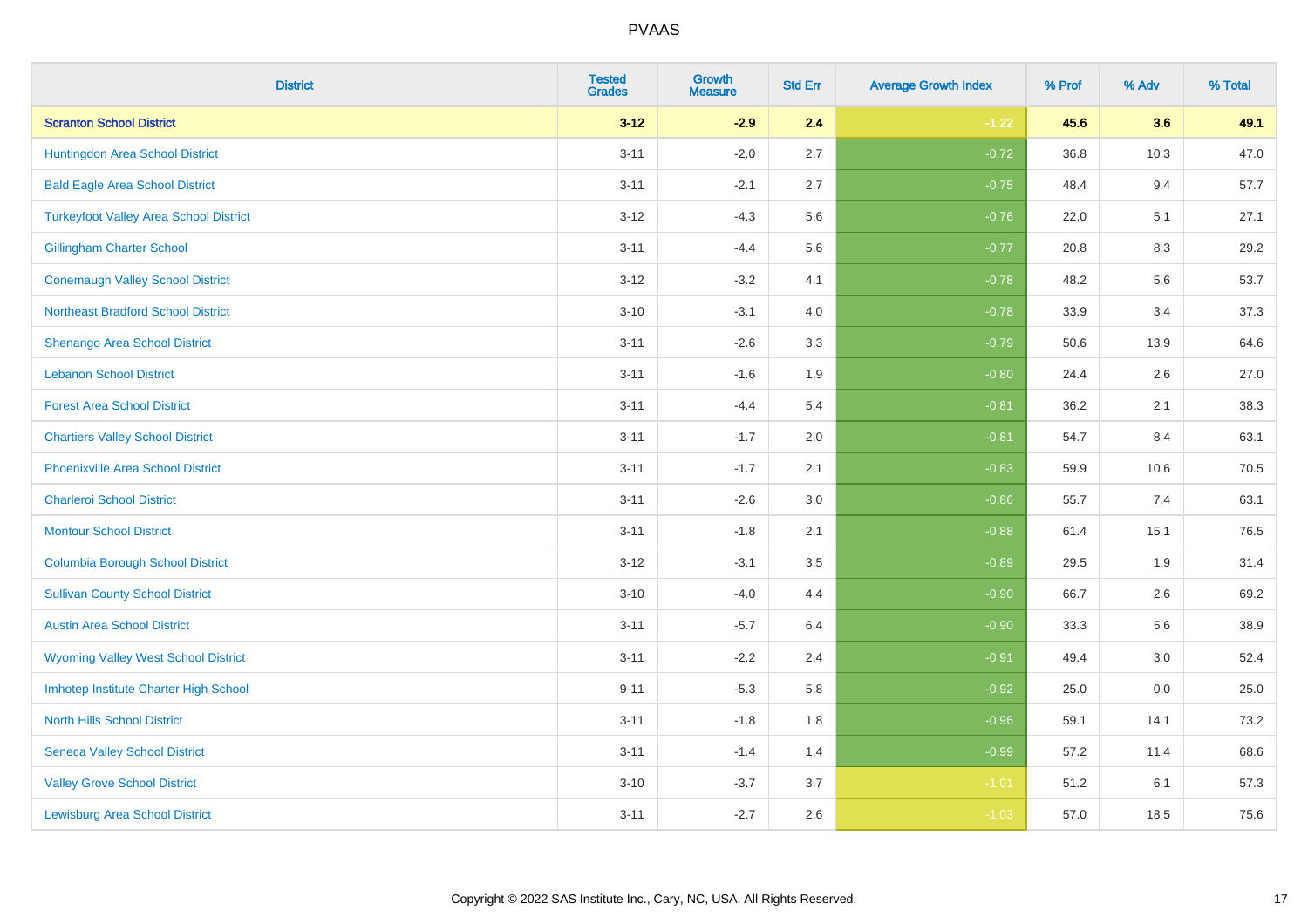| <b>District</b>                              | <b>Tested</b><br><b>Grades</b> | <b>Growth</b><br><b>Measure</b> | <b>Std Err</b> | <b>Average Growth Index</b> | % Prof | % Adv   | % Total |
|----------------------------------------------|--------------------------------|---------------------------------|----------------|-----------------------------|--------|---------|---------|
| <b>Scranton School District</b>              | $3 - 12$                       | $-2.9$                          | 2.4            | $-1.22$                     | 45.6   | 3.6     | 49.1    |
| <b>West Greene School District</b>           | $3 - 11$                       | $-4.5$                          | 4.3            | $-1.04$                     | 36.6   | 7.3     | 43.9    |
| <b>Quaker Valley School District</b>         | $3 - 11$                       | $-2.8$                          | 2.6            | $-1.08$                     | 55.2   | 13.2    | 68.4    |
| Oil City Area School District                | $3 - 11$                       | $-2.9$                          | 2.6            | $-1.08$                     | 44.4   | 5.8     | 50.2    |
| Conemaugh Township Area School District      | $3 - 12$                       | $-3.7$                          | 3.4            | $-1.09$                     | 53.8   | 17.6    | 71.4    |
| <b>Riverside School District</b>             | $3 - 11$                       | $-3.2$                          | 3.0            | $-1.09$                     | 43.0   | 9.0     | 52.0    |
| <b>Juniata Valley School District</b>        | $3 - 11$                       | $-3.9$                          | 3.5            | $-1.10$                     | 44.4   | 3.5     | 47.8    |
| <b>Dallas School District</b>                | $3 - 11$                       | $-2.5$                          | 2.2            | $-1.12$                     | 54.9   | 7.6     | 62.4    |
| Jeannette City School District               | $3 - 11$                       | $-4.3$                          | 3.8            | $-1.13$                     | 46.7   | 7.5     | 54.2    |
| <b>Antietam School District</b>              | $3 - 10$                       | $-4.3$                          | 3.8            | $-1.13$                     | 36.4   | 5.4     | 41.8    |
| <b>Kane Area School District</b>             | $3 - 10$                       | $-3.7$                          | 3.2            | $-1.17$                     | 39.5   | $9.9\,$ | 49.4    |
| <b>Chichester School District</b>            | $3 - 11$                       | $-2.7$                          | 2.3            | $-1.17$                     | 44.6   | $6.6\,$ | 51.2    |
| <b>Chestnut Ridge School District</b>        | $3 - 12$                       | $-3.4$                          | 2.9            | $-1.17$                     | 46.6   | 5.8     | 52.4    |
| <b>Big Beaver Falls Area School District</b> | $3 - 11$                       | $-3.9$                          | 3.3            | $-1.18$                     | 34.1   | 3.5     | 37.6    |
| <b>Greater Johnstown School District</b>     | $3 - 11$                       | $-3.1$                          | 2.6            | $-1.19$                     | 26.1   | 0.0     | 26.1    |
| <b>Riverview School District</b>             | $3 - 11$                       | $-4.6$                          | 3.8            | $-1.20$                     | 57.9   | 15.8    | 73.7    |
| <b>Scranton School District</b>              | $3 - 12$                       | $-2.9$                          | 2.4            | $-1.22$                     | 45.6   | 3.6     | 49.1    |
| <b>Elk Lake School District</b>              | $3 - 11$                       | $-4.0$                          | 3.3            | $-1.23$                     | 46.2   | 3.3     | 49.4    |
| <b>Apollo-Ridge School District</b>          | $3 - 12$                       | $-4.7$                          | 3.7            | $-1.24$                     | 50.0   | 10.0    | 60.0    |
| <b>Troy Area School District</b>             | $3 - 10$                       | $-4.3$                          | 3.4            | $-1.26$                     | 43.2   | 5.7     | 48.9    |
| <b>Bristol Borough School District</b>       | $3 - 12$                       | $-4.3$                          | 3.4            | $-1.27$                     | 39.7   | 1.3     | 41.0    |
| <b>Shade-Central City School District</b>    | $3 - 11$                       | $-5.9$                          | 4.6            | $-1.28$                     | 27.8   | 0.0     | 27.8    |
| <b>Ellwood City Area School District</b>     | $3 - 11$                       | $-4.2$                          | 3.2            | $-1.29$                     | 54.1   | 14.1    | 68.2    |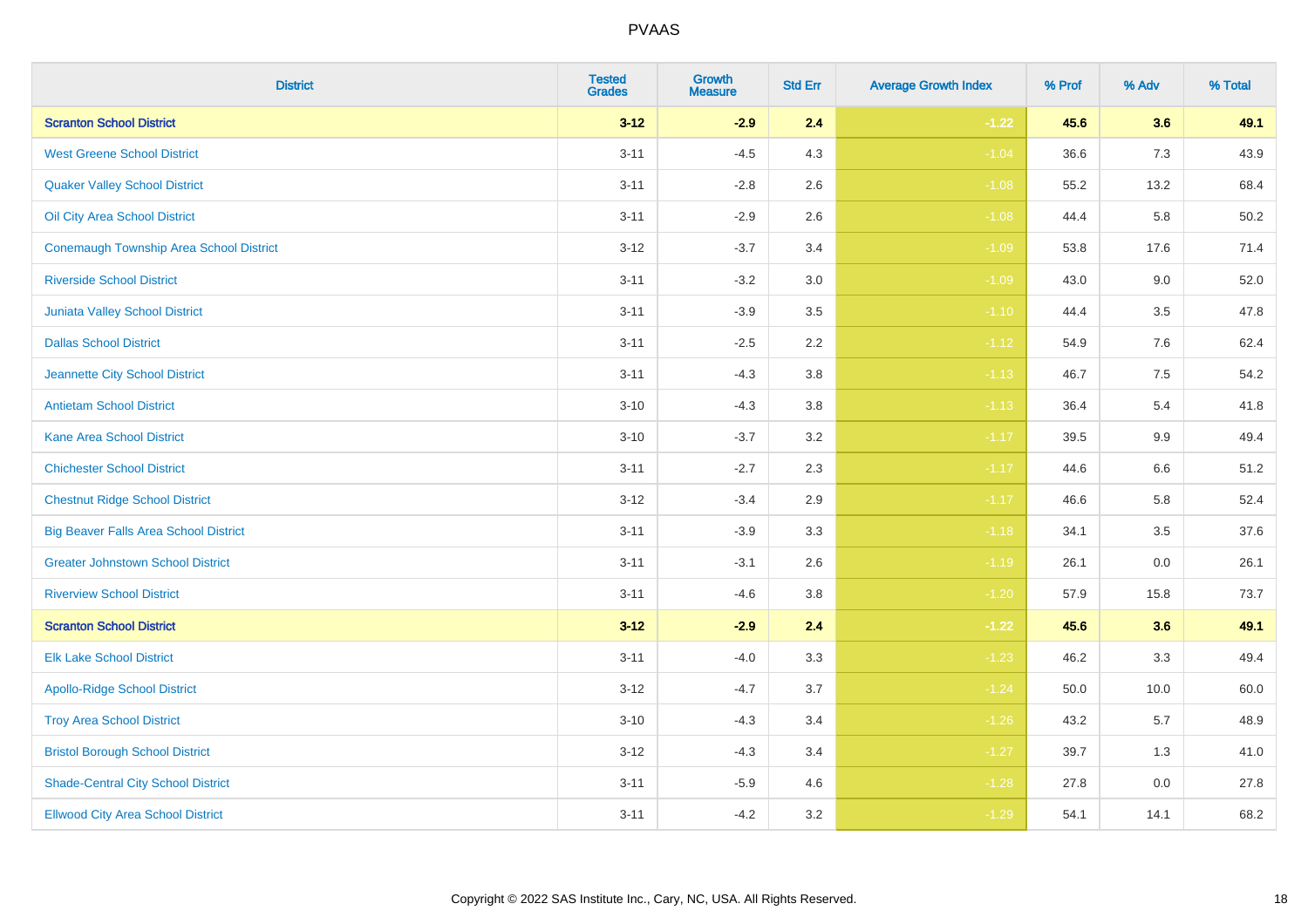| <b>District</b>                                                       | <b>Tested</b><br><b>Grades</b> | Growth<br><b>Measure</b> | <b>Std Err</b> | <b>Average Growth Index</b> | % Prof | % Adv   | % Total |
|-----------------------------------------------------------------------|--------------------------------|--------------------------|----------------|-----------------------------|--------|---------|---------|
| <b>Scranton School District</b>                                       | $3 - 12$                       | $-2.9$                   | 2.4            | $-1.22$                     | 45.6   | 3.6     | 49.1    |
| <b>Cambria Heights School District</b>                                | $3 - 10$                       | $-4.1$                   | 3.1            | $-1.32$                     | 51.0   | 6.0     | 57.0    |
| <b>Ferndale Area School District</b>                                  | $3 - 10$                       | $-5.8$                   | 4.3            | $-1.33$                     | 40.0   | 0.0     | 40.0    |
| <b>Greencastle-Antrim School District</b>                             | $3 - 11$                       | $-3.0$                   | $2.2\,$        | $-1.36$                     | 62.4   | $9.9\,$ | 72.3    |
| <b>Westmont Hilltop School District</b>                               | $3 - 11$                       | $-4.0$                   | 2.8            | $-1.40$                     | 36.3   | 13.3    | 49.6    |
| <b>Claysburg-Kimmel School District</b>                               | $3 - 11$                       | $-5.7$                   | 4.0            | $-1.42$                     | 42.9   | 8.2     | 51.0    |
| <b>MaST Community Charter School</b>                                  | $3 - 10$                       | $-4.1$                   | 2.7            | $-1.52$                     | 44.0   | 9.5     | 53.4    |
| <b>Fort Cherry School District</b>                                    | $3 - 10$                       | $-5.9$                   | 3.8            | $-1.56$                     | 55.2   | 5.2     | 60.3    |
| <b>Tri-Valley School District</b>                                     | $3 - 10$                       | $-6.4$                   | 4.1            | $-1.57$                     | 37.0   | 4.4     | 41.3    |
| Preparatory Charter School Of Mathematics, Science, Tech, And Careers | $9 - 10$                       | $-4.0$                   | $2.5\,$        | $-1.59$                     | 15.0   | 0.0     | 15.0    |
| <b>Carbon Career &amp; Technical Institute</b>                        | $9 - 11$                       | $-5.7$                   | 3.6            | $-1.59$                     | 34.5   | 1.2     | 35.7    |
| <b>Shamokin Area School District</b>                                  | $3 - 11$                       | $-7.7$                   | 4.8            | $-1.60$                     | 38.1   | 3.2     | 41.3    |
| <b>Fairfield Area School District</b>                                 | $3 - 11$                       | $-5.6$                   | 3.4            | $-1.66$                     | 57.9   | 4.0     | 61.8    |
| <b>Pottstown School District</b>                                      | $3 - 12$                       | $-4.0$                   | 2.4            | $-1.68$                     | 29.8   | 1.2     | 31.0    |
| <b>Twin Valley School District</b>                                    | $3 - 12$                       | $-3.6$                   | 2.1            | $-1.69$                     | 49.6   | 7.1     | 56.8    |
| <b>East Pennsboro Area School District</b>                            | $3 - 11$                       | $-4.2$                   | 2.5            | $-1.71$                     | 60.8   | 8.5     | 69.3    |
| <b>Brentwood Borough School District</b>                              | $3 - 11$                       | $-5.3$                   | 3.0            | $-1.72$                     | 52.0   | 6.1     | 58.2    |
| Perseus House Charter School Of Excellence                            | $6 - 11$                       | $-5.2$                   | 3.0            | $-1.72$                     | 16.5   | 0.0     | 16.5    |
| <b>Old Forge School District</b>                                      | $3 - 12$                       | $-5.9$                   | 3.4            | $-1.73$                     | 52.9   | 7.1     | 60.0    |
| <b>Canton Area School District</b>                                    | $3 - 11$                       | $-5.5$                   | 3.2            | $-1.75$                     | 40.7   | 2.3     | 43.0    |
| <b>Washington School District</b>                                     | $3 - 11$                       | $-4.9$                   | 2.8            | $-1.76$                     | 30.1   | 2.4     | 32.5    |
| <b>Pequea Valley School District</b>                                  | $3 - 11$                       | $-5.8$                   | 3.2            | $-1.80$                     | 39.8   | 9.1     | 48.9    |
| <b>Pittston Area School District</b>                                  | $3 - 11$                       | $-10.1$                  | 5.6            | $-1.80$                     | 38.1   | 9.5     | 47.6    |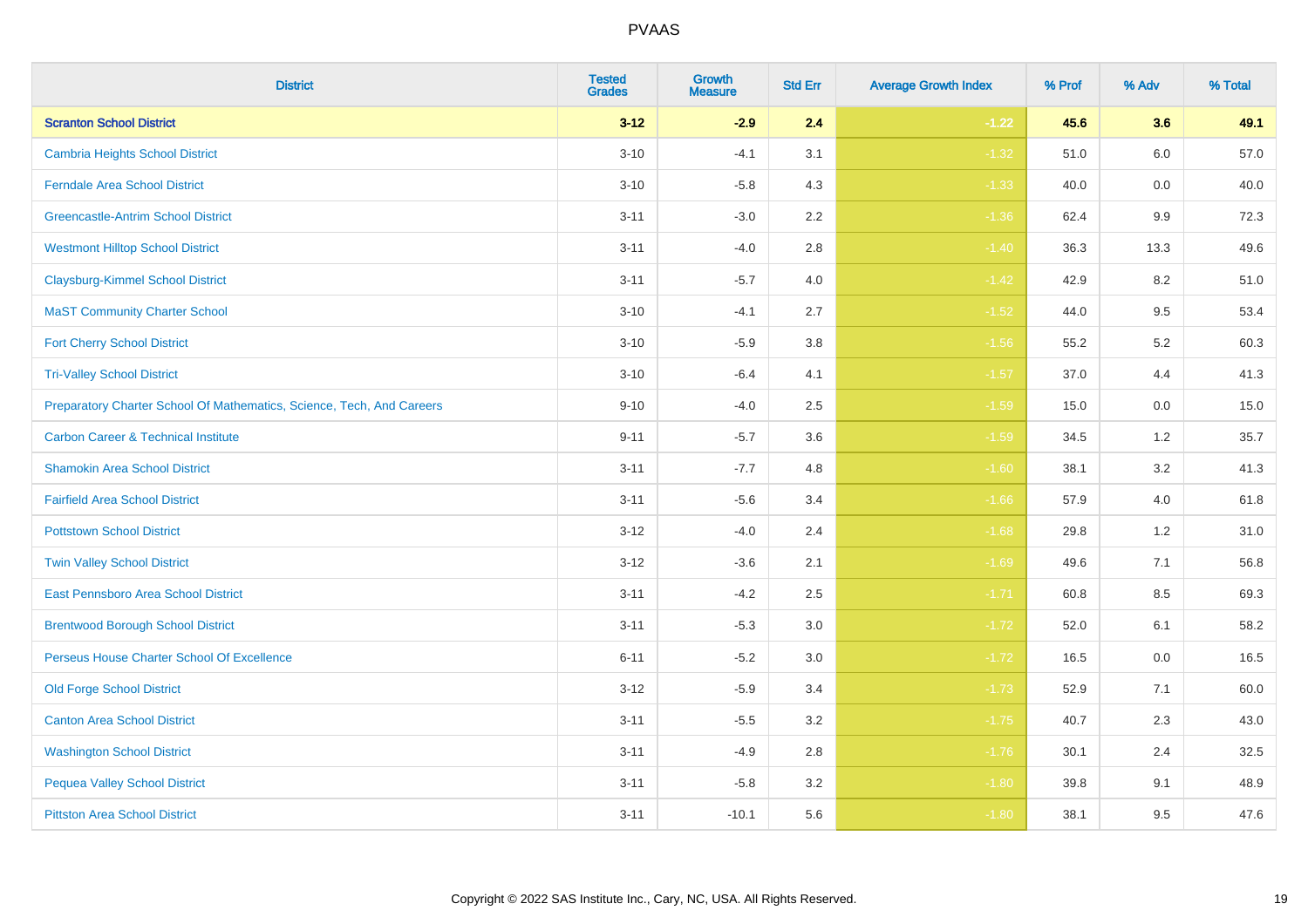| <b>District</b>                                   | <b>Tested</b><br><b>Grades</b> | Growth<br><b>Measure</b> | <b>Std Err</b> | <b>Average Growth Index</b> | % Prof | % Adv   | % Total |
|---------------------------------------------------|--------------------------------|--------------------------|----------------|-----------------------------|--------|---------|---------|
| <b>Scranton School District</b>                   | $3 - 12$                       | $-2.9$                   | 2.4            | $-1.22$                     | 45.6   | 3.6     | 49.1    |
| <b>Brandywine Heights Area School District</b>    | $3 - 11$                       | $-4.9$                   | 2.7            | $-1.81$                     | 49.2   | 8.2     | 57.4    |
| <b>Montrose Area School District</b>              | $3 - 10$                       | $-5.5$                   | 3.0            | $-1.82$                     | 46.7   | 5.4     | 52.2    |
| <b>Brownsville Area School District</b>           | $3 - 12$                       | $-7.2$                   | 3.9            | $-1.83$                     | 34.4   | 6.1     | 40.5    |
| <b>Central Columbia School District</b>           | $3 - 12$                       | $-4.8$                   | 2.6            | $-1.86$                     | 53.7   | 14.8    | 68.5    |
| <b>Kiski Area School District</b>                 | $3 - 11$                       | $-3.7$                   | 2.0            | $-1.86$                     | 57.4   | 10.4    | 67.8    |
| <b>East Allegheny School District</b>             | $3 - 11$                       | $-6.3$                   | 3.3            | $-1.87$                     | 31.9   | 9.7     | 41.7    |
| <b>Western Beaver County School District</b>      | $3 - 11$                       | $-7.8$                   | 4.2            | $-1.87$                     | 56.5   | 6.5     | 63.0    |
| <b>Greensburg Salem School District</b>           | $3 - 11$                       | $-4.4$                   | 2.4            | $-1.88$                     | 47.6   | 4.9     | 52.4    |
| <b>Gettysburg Area School District</b>            | $3 - 11$                       | $-4.0$                   | 2.1            | $-1.89$                     | 45.3   | 14.0    | 59.3    |
| <b>Mount Pleasant Area School District</b>        | $3 - 11$                       | $-5.0$                   | 2.6            | $-1.93$                     | 52.6   | 0.0     | 52.6    |
| <b>Somerset Area School District</b>              | $3 - 11$                       | $-4.4$                   | 2.3            | $-1.93$                     | 44.4   | 14.9    | 59.3    |
| <b>Bermudian Springs School District</b>          | $3 - 11$                       | $-5.5$                   | 2.9            | $-1.94$                     | 56.4   | $6.8\,$ | 63.2    |
| <b>Forest City Regional School District</b>       | $3 - 12$                       | $-6.0$                   | 3.0            | $-1.96$                     | 44.1   | 0.0     | 44.1    |
| <b>Mount Union Area School District</b>           | $3 - 10$                       | $-6.1$                   | 3.1            | $-1.97$                     | 32.2   | 3.4     | 35.6    |
| <b>Upper Dauphin Area School District</b>         | $3 - 11$                       | $-6.3$                   | 3.2            | $-1.98$                     | 37.4   | 4.8     | 42.2    |
| The New Academy Charter School                    | $8 - 11$                       | $-10.4$                  | 5.2            | $-2.00$                     | 0.0    | 0.0     | $0.0\,$ |
| <b>Moshannon Valley School District</b>           | $3 - 10$                       | $-7.0$                   | 3.4            | $-2.01$                     | 48.5   | 0.0     | 48.5    |
| <b>California Area School District</b>            | $3 - 10$                       | $-7.3$                   | 3.6            | $-2.02$                     | 42.6   | 9.8     | 52.5    |
| <b>Corry Area School District</b>                 | $3 - 11$                       | $-5.3$                   | 2.6            | $-2.03$                     | 38.5   | 6.0     | 44.5    |
| <b>Karns City Area School District</b>            | $3 - 11$                       | $-6.0$                   | 2.9            | $-2.03$                     | 53.1   | 8.3     | 61.5    |
| <b>Middletown Area School District</b>            | $3 - 11$                       | $-5.3$                   | 2.6            | $-2.05$                     | 46.4   | 5.3     | 51.7    |
| <b>Executive Education Academy Charter School</b> | $3 - 10$                       | $-6.5$                   | 3.1            | $-2.08$                     | 23.7   | 2.2     | 25.8    |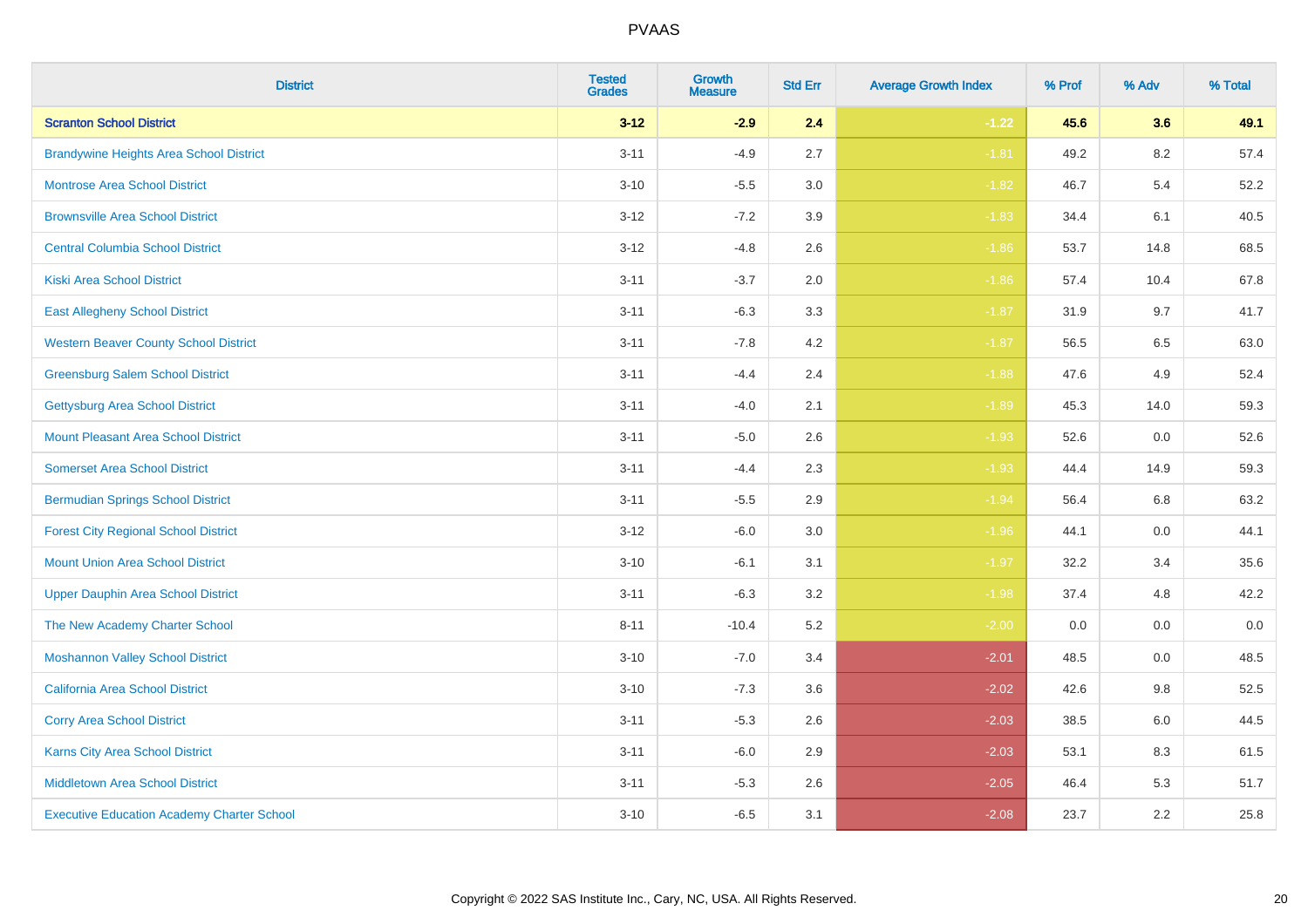| <b>District</b>                                 | <b>Tested</b><br><b>Grades</b> | <b>Growth</b><br><b>Measure</b> | <b>Std Err</b> | <b>Average Growth Index</b> | % Prof | % Adv | % Total |
|-------------------------------------------------|--------------------------------|---------------------------------|----------------|-----------------------------|--------|-------|---------|
| <b>Scranton School District</b>                 | $3 - 12$                       | $-2.9$                          | 2.4            | $-1.22$                     | 45.6   | 3.6   | 49.1    |
| <b>Williams Valley School District</b>          | $3 - 11$                       | $-7.3$                          | 3.4            | $-2.13$                     | 23.2   | 0.0   | 23.2    |
| Aliquippa School District                       | $3 - 11$                       | $-9.0$                          | 4.2            | $-2.14$                     | 11.0   | 0.0   | 11.0    |
| <b>Crawford Central School District</b>         | $3 - 11$                       | $-4.7$                          | 2.2            | $-2.15$                     | 40.6   | 10.5  | 51.1    |
| Susquehanna Township School District            | $3 - 12$                       | $-5.8$                          | 2.7            | $-2.17$                     | 36.0   | 5.6   | 41.6    |
| <b>Perkiomen Valley School District</b>         | $3 - 11$                       | $-3.5$                          | 1.6            | $-2.18$                     | 53.8   | 13.4  | 67.2    |
| <b>Benton Area School District</b>              | $3 - 10$                       | $-9.7$                          | 4.5            | $-2.18$                     | 43.2   | 5.4   | 48.6    |
| Jim Thorpe Area School District                 | $3 - 11$                       | $-5.8$                          | 2.7            | $-2.19$                     | 33.3   | 7.4   | 40.7    |
| <b>Keystone Education Center Charter School</b> | $3 - 12$                       | $-12.9$                         | 5.9            | $-2.19$                     | 28.0   | 0.0   | 28.0    |
| <b>Muncy School District</b>                    | $3 - 11$                       | $-8.1$                          | 3.7            | $-2.21$                     | 42.0   | 3.8   | 45.8    |
| <b>West Middlesex Area School District</b>      | $3 - 10$                       | $-8.4$                          | 3.8            | $-2.21$                     | 34.9   | 2.8   | 37.6    |
| <b>York Co School Of Technology</b>             | $9 - 12$                       | $-3.8$                          | 1.7            | $-2.22$                     | 39.1   | 5.6   | 44.7    |
| <b>East Lycoming School District</b>            | $3 - 11$                       | $-6.0$                          | 2.7            | $-2.24$                     | 48.3   | 4.2   | 52.5    |
| <b>Windber Area School District</b>             | $3 - 11$                       | $-7.2$                          | 3.2            | $-2.24$                     | 55.4   | 7.2   | 62.6    |
| <b>Portage Area School District</b>             | $3 - 10$                       | $-8.1$                          | 3.6            | $-2.26$                     | 40.6   | 9.4   | 50.0    |
| <b>Oxford Area School District</b>              | $3 - 11$                       | $-4.3$                          | 1.9            | $-2.26$                     | 41.3   | 8.0   | 49.3    |
| <b>Juniata County School District</b>           | $3 - 12$                       | $-4.9$                          | 2.1            | $-2.26$                     | 38.5   | 2.9   | 41.4    |
| <b>Indiana Area School District</b>             | $3 - 11$                       | $-5.3$                          | 2.3            | $-2.28$                     | 47.6   | 18.4  | 66.1    |
| South Williamsport Area School District         | $3 - 10$                       | $-5.7$                          | 2.5            | $-2.30$                     | 45.5   | 4.5   | 50.0    |
| Salisbury-Elk Lick School District              | $3 - 11$                       | $-13.5$                         | 5.9            | $-2.30$                     | 27.8   | 0.0   | 27.8    |
| <b>Upper Moreland Township School District</b>  | $3 - 11$                       | $-5.0$                          | 2.2            | $-2.31$                     | 57.9   | 4.0   | 61.9    |
| <b>Southmoreland School District</b>            | $3 - 11$                       | $-8.3$                          | 3.6            | $-2.32$                     | 56.8   | 7.2   | 64.0    |
| La Academia Partnership Charter School          | $6 - 11$                       | $-11.0$                         | 4.7            | $-2.34$                     | 6.8    | 0.0   | 6.8     |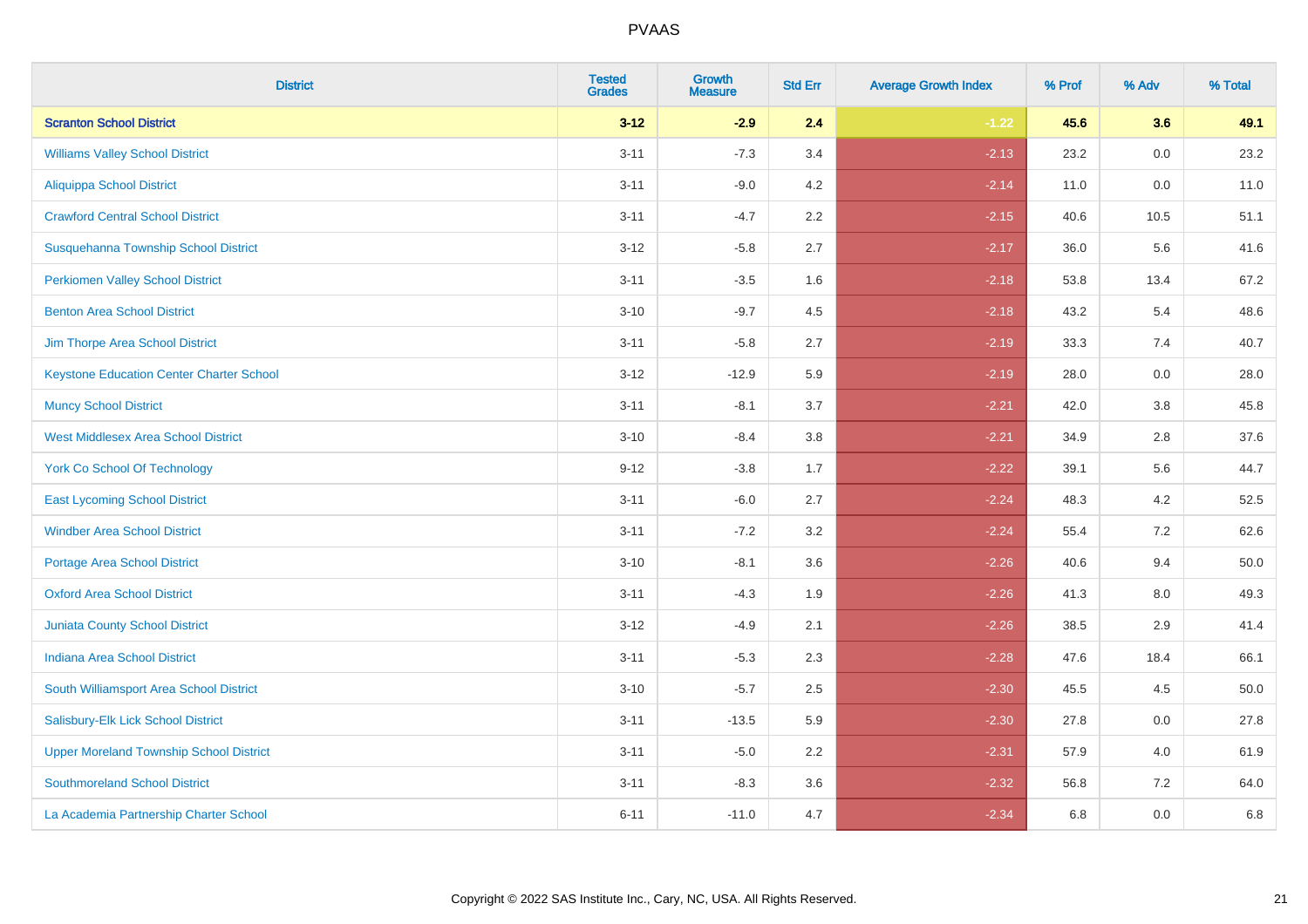| <b>District</b>                               | <b>Tested</b><br><b>Grades</b> | Growth<br><b>Measure</b> | <b>Std Err</b> | <b>Average Growth Index</b> | % Prof | % Adv | % Total |
|-----------------------------------------------|--------------------------------|--------------------------|----------------|-----------------------------|--------|-------|---------|
| <b>Scranton School District</b>               | $3 - 12$                       | $-2.9$                   | 2.4            | $-1.22$                     | 45.6   | 3.6   | 49.1    |
| Jefferson-Morgan School District              | $3 - 10$                       | $-9.9$                   | 4.2            | $-2.35$                     | 43.8   | 4.2   | 47.9    |
| <b>Freedom Area School District</b>           | $3 - 11$                       | $-7.1$                   | 3.0            | $-2.37$                     | 43.8   | 4.2   | 47.9    |
| <b>Universal Audenried Charter School</b>     | $9 - 11$                       | $-5.8$                   | 2.4            | $-2.40$                     | 14.6   | 0.0   | 14.6    |
| <b>Chartiers-Houston School District</b>      | $3 - 10$                       | $-8.6$                   | 3.5            | $-2.41$                     | 59.7   | 4.5   | 64.2    |
| <b>Farrell Area School District</b>           | $3 - 11$                       | $-10.4$                  | 4.3            | $-2.41$                     | 19.0   | 0.0   | 19.0    |
| <b>Yough School District</b>                  | $3 - 10$                       | $-6.6$                   | 2.7            | $-2.43$                     | 50.8   | 4.0   | 54.8    |
| <b>Innovative Arts Academy Charter School</b> | $6 - 11$                       | $-9.1$                   | 3.7            | $-2.44$                     | 9.5    | 0.0   | 9.5     |
| <b>Mohawk Area School District</b>            | $3 - 11$                       | $-7.5$                   | 3.1            | $-2.45$                     | 49.4   | 11.0  | 60.4    |
| <b>Sugar Valley Rural Charter School</b>      | $3 - 11$                       | $-11.0$                  | 4.5            | $-2.46$                     | 14.9   | 0.0   | 14.9    |
| <b>Keystone Central School District</b>       | $3 - 11$                       | $-5.1$                   | 2.0            | $-2.46$                     | 44.7   | 4.6   | 49.4    |
| <b>Mahanoy Area School District</b>           | $3 - 10$                       | $-9.0$                   | 3.6            | $-2.49$                     | 26.2   | 1.6   | 27.9    |
| <b>North Star School District</b>             | $3 - 11$                       | $-8.7$                   | 3.5            | $-2.51$                     | 47.8   | 6.0   | 53.7    |
| <b>Slippery Rock Area School District</b>     | $3 - 11$                       | $-6.3$                   | 2.5            | $-2.51$                     | 56.2   | 9.5   | 65.7    |
| <b>Blue Mountain School District</b>          | $3 - 10$                       | $-5.8$                   | 2.3            | $-2.56$                     | 46.6   | 8.5   | 55.1    |
| <b>Northwest Area School District</b>         | $3 - 10$                       | $-10.0$                  | 3.8            | $-2.59$                     | 34.6   | 7.3   | 41.8    |
| <b>Coatesville Area School District</b>       | $3 - 11$                       | $-4.4$                   | 1.7            | $-2.62$                     | 36.3   | 4.2   | 40.5    |
| <b>Dunmore School District</b>                | $3 - 11$                       | $-7.7$                   | 2.9            | $-2.62$                     | 34.0   | 7.2   | 41.2    |
| Northern Tioga School District                | $3 - 12$                       | $-7.5$                   | 2.8            | $-2.64$                     | 54.0   | 1.2   | 55.2    |
| <b>New Castle Area School District</b>        | $3 - 12$                       | $-6.4$                   | 2.4            | $-2.66$                     | 32.5   | 4.3   | 36.8    |
| <b>Pine Grove Area School District</b>        | $3 - 11$                       | $-7.7$                   | 2.9            | $-2.66$                     | 42.3   | 7.7   | 50.0    |
| <b>Harbor Creek School District</b>           | $3 - 11$                       | $-7.1$                   | 2.7            | $-2.67$                     | 48.8   | 15.2  | 64.0    |
| <b>Blairsville-Saltsburg School District</b>  | $3 - 11$                       | $-8.0$                   | 3.0            | $-2.68$                     | 37.3   | 7.0   | 44.3    |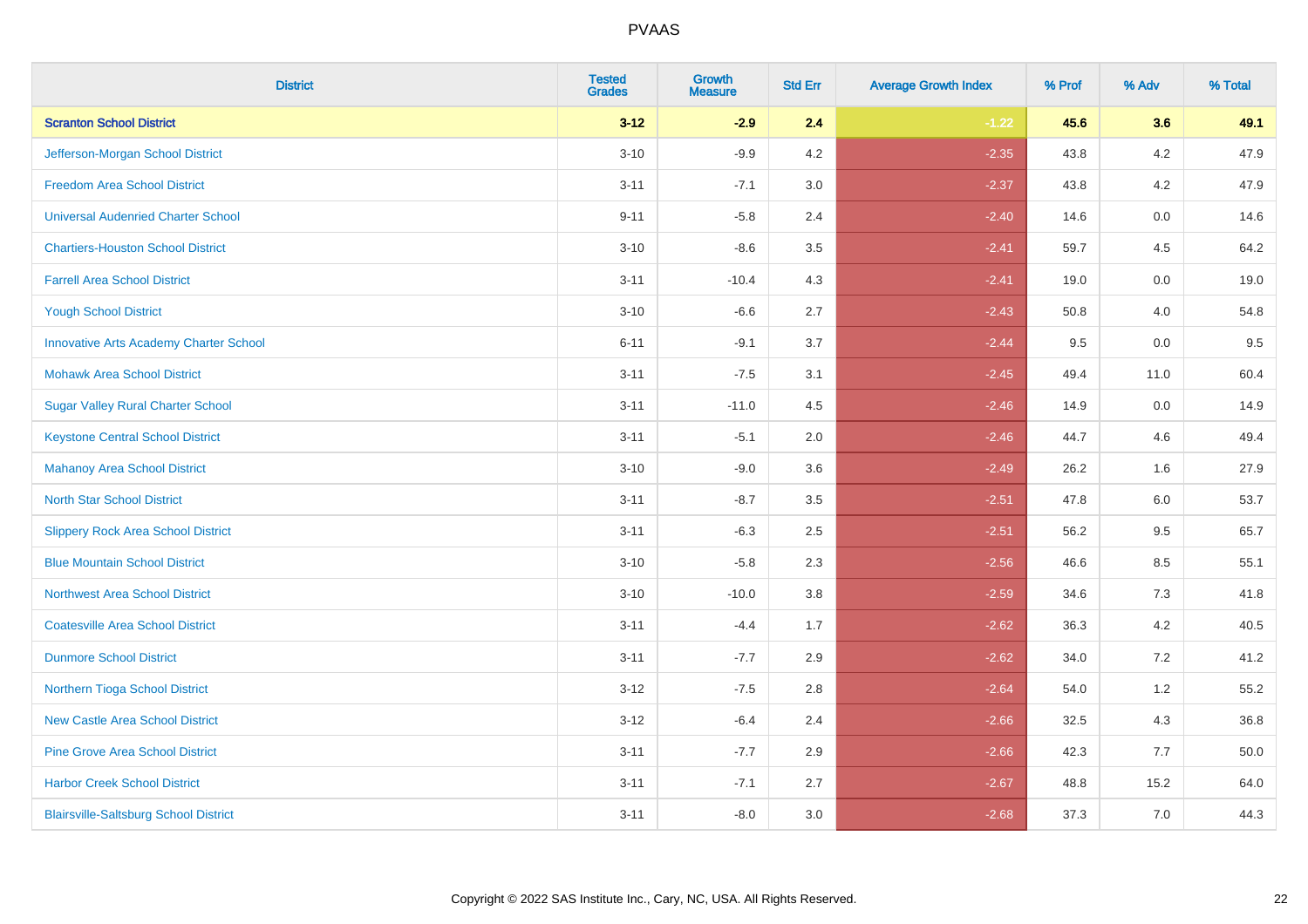| <b>District</b>                             | <b>Tested</b><br><b>Grades</b> | <b>Growth</b><br><b>Measure</b> | <b>Std Err</b> | <b>Average Growth Index</b> | % Prof | % Adv | % Total |
|---------------------------------------------|--------------------------------|---------------------------------|----------------|-----------------------------|--------|-------|---------|
| <b>Scranton School District</b>             | $3 - 12$                       | $-2.9$                          | 2.4            | $-1.22$                     | 45.6   | 3.6   | 49.1    |
| <b>South Allegheny School District</b>      | $3 - 11$                       | $-8.8$                          | 3.2            | $-2.70$                     | 40.5   | 0.0   | 40.5    |
| <b>Quakertown Community School District</b> | $3 - 12$                       | $-4.4$                          | 1.6            | $-2.70$                     | 56.5   | 10.0  | 66.6    |
| <b>Trinity Area School District</b>         | $3 - 11$                       | $-5.4$                          | 2.0            | $-2.71$                     | 48.3   | 11.8  | 60.1    |
| <b>Propel Charter School-Montour</b>        | $3 - 10$                       | $-10.7$                         | 3.9            | $-2.71$                     | 13.7   | 0.0   | 13.7    |
| <b>Forest Hills School District</b>         | $3 - 11$                       | $-7.3$                          | 2.7            | $-2.74$                     | 41.1   | 13.7  | 54.8    |
| <b>Highlands School District</b>            | $3 - 11$                       | $-7.4$                          | 2.7            | $-2.76$                     | 44.4   | 3.7   | 48.2    |
| <b>Redbank Valley School District</b>       | $3 - 11$                       | $-9.5$                          | 3.4            | $-2.77$                     | 31.5   | 4.9   | 36.4    |
| <b>Carlisle Area School District</b>        | $3 - 11$                       | $-5.3$                          | 1.9            | $-2.81$                     | 54.0   | 6.3   | 60.3    |
| <b>Carmichaels Area School District</b>     | $3 - 10$                       | $-9.3$                          | 3.3            | $-2.81$                     | 35.1   | 1.4   | 36.5    |
| <b>Nazareth Area School District</b>        | $3 - 11$                       | $-4.7$                          | 1.7            | $-2.82$                     | 59.2   | 9.9   | 69.0    |
| <b>Northern Potter School District</b>      | $3-12$                         | $-13.1$                         | 4.6            | $-2.84$                     | 37.5   | 0.0   | 37.5    |
| <b>Propel Charter School-Homestead</b>      | $3 - 11$                       | $-11.7$                         | 4.1            | $-2.84$                     | 15.9   | 0.0   | 15.9    |
| <b>Union City Area School District</b>      | $3 - 12$                       | $-10.2$                         | 3.6            | $-2.87$                     | 42.9   | 3.2   | 46.0    |
| <b>Rochester Area School District</b>       | $3 - 11$                       | $-13.2$                         | 4.6            | $-2.89$                     | 19.5   | 1.3   | 20.8    |
| <b>Conneaut School District</b>             | $3 - 12$                       | $-7.5$                          | 2.6            | $-2.91$                     | 38.4   | 7.4   | 45.8    |
| <b>Easton Area School District</b>          | $3 - 12$                       | $-4.1$                          | 1.4            | $-2.91$                     | 39.9   | 4.0   | 43.9    |
| <b>Penn Hills School District</b>           | $3 - 11$                       | $-7.6$                          | 2.6            | $-2.94$                     | 33.1   | 0.7   | 33.8    |
| <b>North East School District</b>           | $3 - 11$                       | $-9.3$                          | 3.1            | $-3.02$                     | 62.6   | 14.4  | 77.0    |
| <b>Pittsburgh School District</b>           | $3 - 11$                       | $-3.3$                          | 1.1            | $-3.04$                     | 33.9   | 8.2   | 42.1    |
| Philadelphia Academy Charter School         | $3 - 11$                       | $-8.9$                          | 2.9            | $-3.04$                     | 50.5   | 2.9   | 53.4    |
| <b>Palisades School District</b>            | $3 - 11$                       | $-8.7$                          | 2.8            | $-3.06$                     | 53.8   | 6.7   | 60.5    |
| <b>Dubois Area School District</b>          | $3 - 11$                       | $-6.2$                          | 2.0            | $-3.07$                     | 50.9   | 13.4  | 64.3    |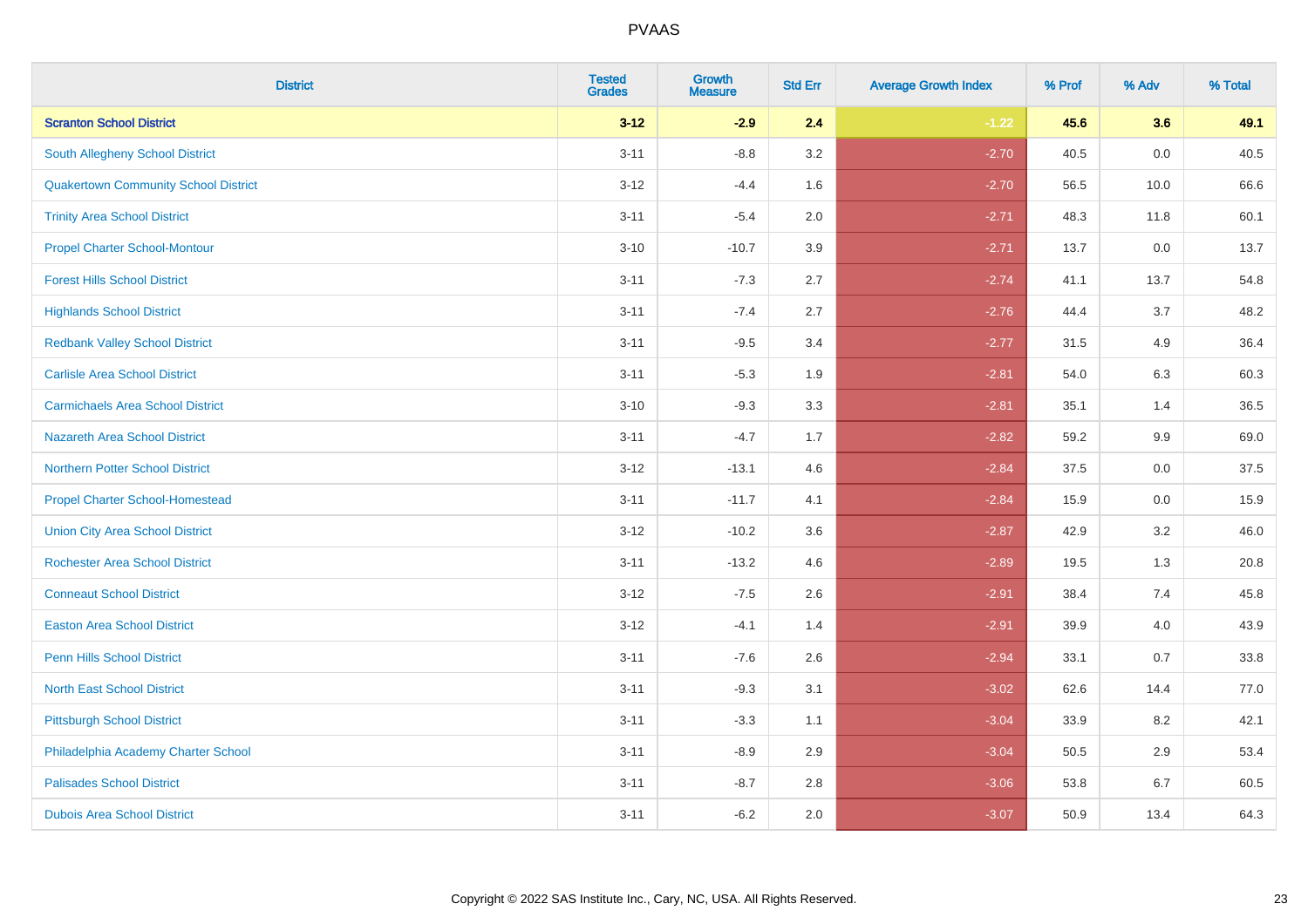| <b>District</b>                               | <b>Tested</b><br><b>Grades</b> | Growth<br><b>Measure</b> | <b>Std Err</b> | <b>Average Growth Index</b> | % Prof | % Adv   | % Total |
|-----------------------------------------------|--------------------------------|--------------------------|----------------|-----------------------------|--------|---------|---------|
| <b>Scranton School District</b>               | $3 - 12$                       | $-2.9$                   | 2.4            | $-1.22$                     | 45.6   | 3.6     | 49.1    |
| <b>Wallenpaupack Area School District</b>     | $3 - 11$                       | $-7.1$                   | 2.3            | $-3.09$                     | 40.8   | 2.4     | 43.1    |
| <b>Boyertown Area School District</b>         | $3 - 11$                       | $-4.7$                   | 1.5            | $-3.17$                     | 55.2   | 11.3    | 66.5    |
| <b>Waynesboro Area School District</b>        | $3 - 12$                       | $-6.1$                   | 1.9            | $-3.20$                     | 50.0   | $6.8\,$ | 56.8    |
| <b>Tamaqua Area School District</b>           | $3 - 12$                       | $-8.2$                   | 2.5            | $-3.24$                     | 44.5   | 1.9     | 46.4    |
| Maritime Academy Charter School               | $3 - 10$                       | $-11.4$                  | 3.5            | $-3.29$                     | 15.2   | 0.0     | 15.2    |
| <b>Neshannock Township School District</b>    | $3 - 10$                       | $-9.7$                   | 2.9            | $-3.34$                     | 62.4   | 5.6     | 67.9    |
| <b>Steelton-Highspire School District</b>     | $3 - 11$                       | $-11.8$                  | 3.5            | $-3.40$                     | 14.5   | 0.0     | 14.5    |
| <b>Elizabeth Forward School District</b>      | $3 - 11$                       | $-8.4$                   | 2.4            | $-3.41$                     | 51.7   | 4.0     | 55.7    |
| <b>Interboro School District</b>              | $3 - 12$                       | $-7.3$                   | 2.1            | $-3.43$                     | 46.6   | 4.8     | 51.4    |
| <b>Williamsburg Community School District</b> | $3 - 11$                       | $-14.3$                  | 4.1            | $-3.48$                     | 28.3   | 0.0     | 28.3    |
| <b>Penn-Delco School District</b>             | $3 - 11$                       | $-6.8$                   | 1.9            | $-3.51$                     | 46.6   | 3.2     | 49.8    |
| <b>Milton Area School District</b>            | $3 - 11$                       | $-8.7$                   | 2.5            | $-3.52$                     | 45.4   | $6.9\,$ | 52.3    |
| <b>Moniteau School District</b>               | $3 - 11$                       | $-11.8$                  | 3.3            | $-3.56$                     | 50.0   | 6.3     | 56.3    |
| <b>Clearfield Area School District</b>        | $3 - 10$                       | $-9.4$                   | 2.6            | $-3.56$                     | 43.0   | 3.1     | 46.1    |
| <b>Ridgway Area School District</b>           | $3 - 11$                       | $-14.5$                  | 4.1            | $-3.56$                     | 49.0   | 9.8     | 58.8    |
| <b>Berwick Area School District</b>           | $3 - 11$                       | $-9.3$                   | 2.6            | $-3.59$                     | 42.1   | 5.5     | 47.6    |
| Johnsonburg Area School District              | $3 - 11$                       | $-14.1$                  | 3.9            | $-3.62$                     | 54.0   | 4.6     | 58.6    |
| Propel Charter School - Braddock Hills        | $3 - 11$                       | $-13.6$                  | 3.6            | $-3.81$                     | 9.7    | 1.6     | 11.3    |
| Northern Lehigh School District               | $3 - 12$                       | $-10.4$                  | 2.7            | $-3.82$                     | 28.0   | 9.3     | 37.3    |
| <b>Bradford Area School District</b>          | $3 - 12$                       | $-9.3$                   | 2.4            | $-3.87$                     | 45.8   | 8.3     | 54.2    |
| <b>Marion Center Area School District</b>     | $3 - 10$                       | $-12.0$                  | 3.1            | $-3.87$                     | 33.7   | 1.1     | 34.8    |
| <b>Minersville Area School District</b>       | $3 - 11$                       | $-14.4$                  | 3.7            | $-3.90$                     | 39.3   | 3.3     | 42.6    |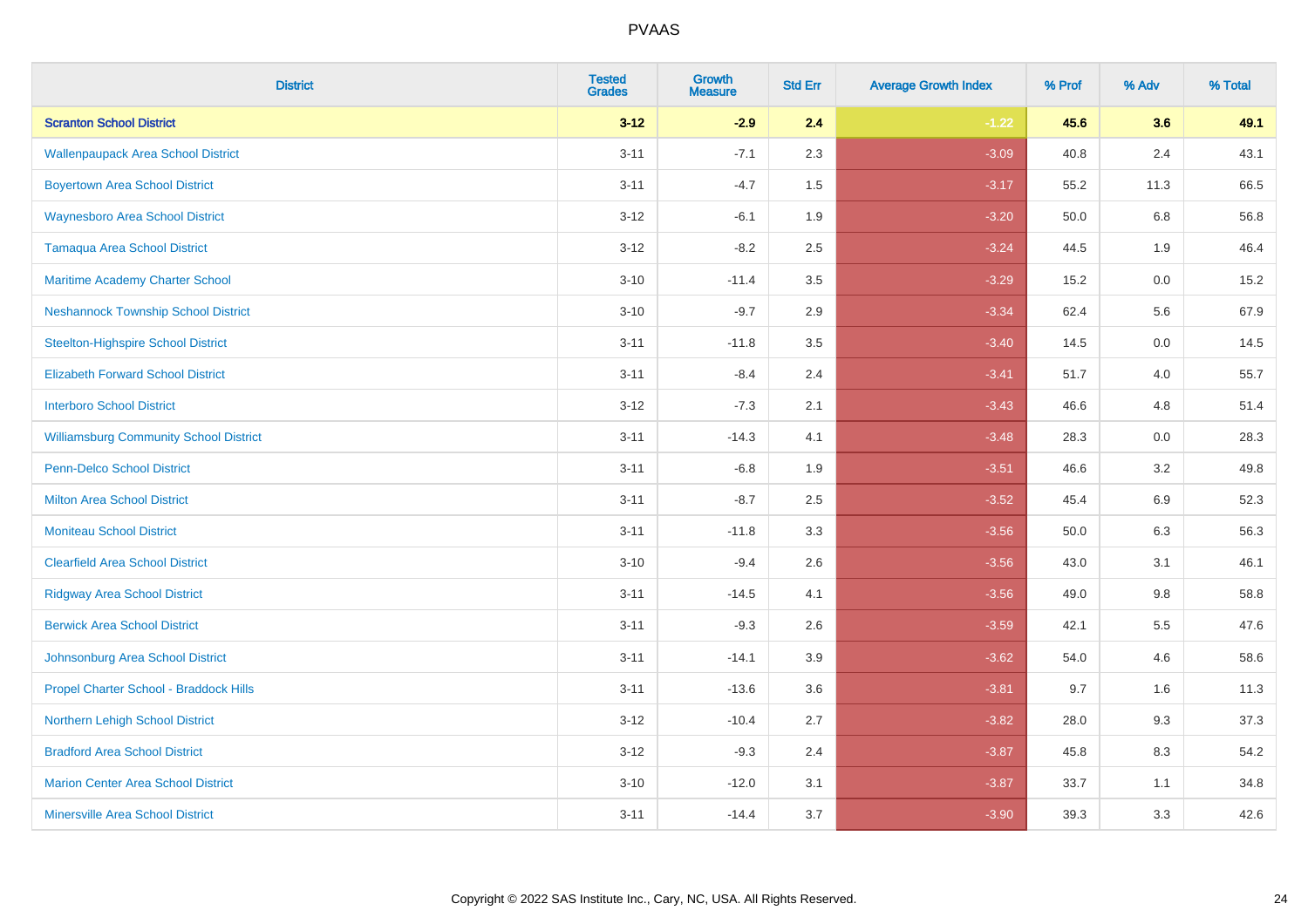| <b>District</b>                                | <b>Tested</b><br><b>Grades</b> | <b>Growth</b><br><b>Measure</b> | <b>Std Err</b> | <b>Average Growth Index</b> | % Prof | % Adv   | % Total |
|------------------------------------------------|--------------------------------|---------------------------------|----------------|-----------------------------|--------|---------|---------|
| <b>Scranton School District</b>                | $3 - 12$                       | $-2.9$                          | 2.4            | $-1.22$                     | 45.6   | 3.6     | 49.1    |
| Southern Huntingdon County School District     | $3 - 11$                       | $-12.9$                         | 3.2            | $-3.98$                     | 32.5   | $2.5\,$ | 35.0    |
| <b>Big Spring School District</b>              | $3 - 11$                       | $-9.8$                          | 2.4            | $-4.00$                     | 38.6   | 8.9     | 47.5    |
| Catasauqua Area School District                | $3 - 12$                       | $-12.1$                         | 3.0            | $-4.00$                     | 36.8   | 7.6     | 44.3    |
| <b>Avonworth School District</b>               | $3 - 10$                       | $-12.6$                         | 3.1            | $-4.01$                     | 59.8   | 4.6     | 64.4    |
| <b>Wellsboro Area School District</b>          | $3 - 11$                       | $-12.4$                         | 3.0            | $-4.11$                     | 49.2   | 11.9    | 61.1    |
| Columbia-Montour AVTS                          | $9 - 10$                       | $-12.5$                         | 3.0            | $-4.16$                     | 22.3   | 0.6     | 22.9    |
| Jefferson County-Dubois AVTS                   | $9 - 11$                       | $-16.2$                         | 3.9            | $-4.16$                     | 23.0   | 0.0     | 23.0    |
| <b>West Mifflin Area School District</b>       | $3 - 12$                       | $-12.3$                         | 2.9            | $-4.22$                     | 39.7   | 10.3    | 50.0    |
| <b>South Park School District</b>              | $3 - 11$                       | $-11.3$                         | 2.7            | $-4.23$                     | 53.5   | 13.7    | 67.3    |
| Southern Tioga School District                 | $3 - 11$                       | $-11.5$                         | 2.7            | $-4.25$                     | 47.8   | 6.4     | 54.3    |
| <b>Butler Area School District</b>             | $3 - 11$                       | $-6.5$                          | 1.5            | $-4.26$                     | 42.5   | 9.4     | 51.9    |
| <b>Lampeter-Strasburg School District</b>      | $3 - 12$                       | $-8.6$                          | 2.0            | $-4.33$                     | 55.1   | $9.8\,$ | 64.8    |
| <b>Annville-Cleona School District</b>         | $3 - 12$                       | $-12.1$                         | 2.7            | $-4.46$                     | 34.9   | $7.8\,$ | 42.6    |
| <b>Penns Manor Area School District</b>        | $3 - 12$                       | $-17.0$                         | 3.7            | $-4.52$                     | 29.7   | 3.1     | 32.8    |
| <b>Riverside Beaver County School District</b> | $3 - 11$                       | $-14.0$                         | 3.0            | $-4.64$                     | 49.4   | 8.8     | 58.2    |
| <b>Frazier School District</b>                 | $3 - 11$                       | $-17.2$                         | 3.7            | $-4.70$                     | 37.1   | 1.6     | 38.7    |
| <b>Tulpehocken Area School District</b>        | $3 - 12$                       | $-13.7$                         | 2.8            | $-4.81$                     | 36.7   | 2.8     | 39.4    |
| <b>Tacony Academy Charter School</b>           | $3 - 11$                       | $-14.7$                         | 3.0            | $-4.82$                     | 22.4   | 1.8     | 24.1    |
| <b>Bucks County Technical High School</b>      | $9 - 10$                       | $-12.0$                         | 2.5            | $-4.84$                     | 35.9   | 3.2     | 39.2    |
| Schuylkill Haven Area School District          | $3 - 11$                       | $-15.3$                         | 3.1            | $-4.87$                     | 49.7   | 2.4     | 52.1    |
| Southern Columbia Area School District         | $3 - 11$                       | $-14.6$                         | 3.0            | $-4.92$                     | 55.0   | 4.0     | 59.0    |
| <b>Titusville Area School District</b>         | $3 - 11$                       | $-13.2$                         | 2.6            | $-4.99$                     | 43.2   | 4.8     | 48.0    |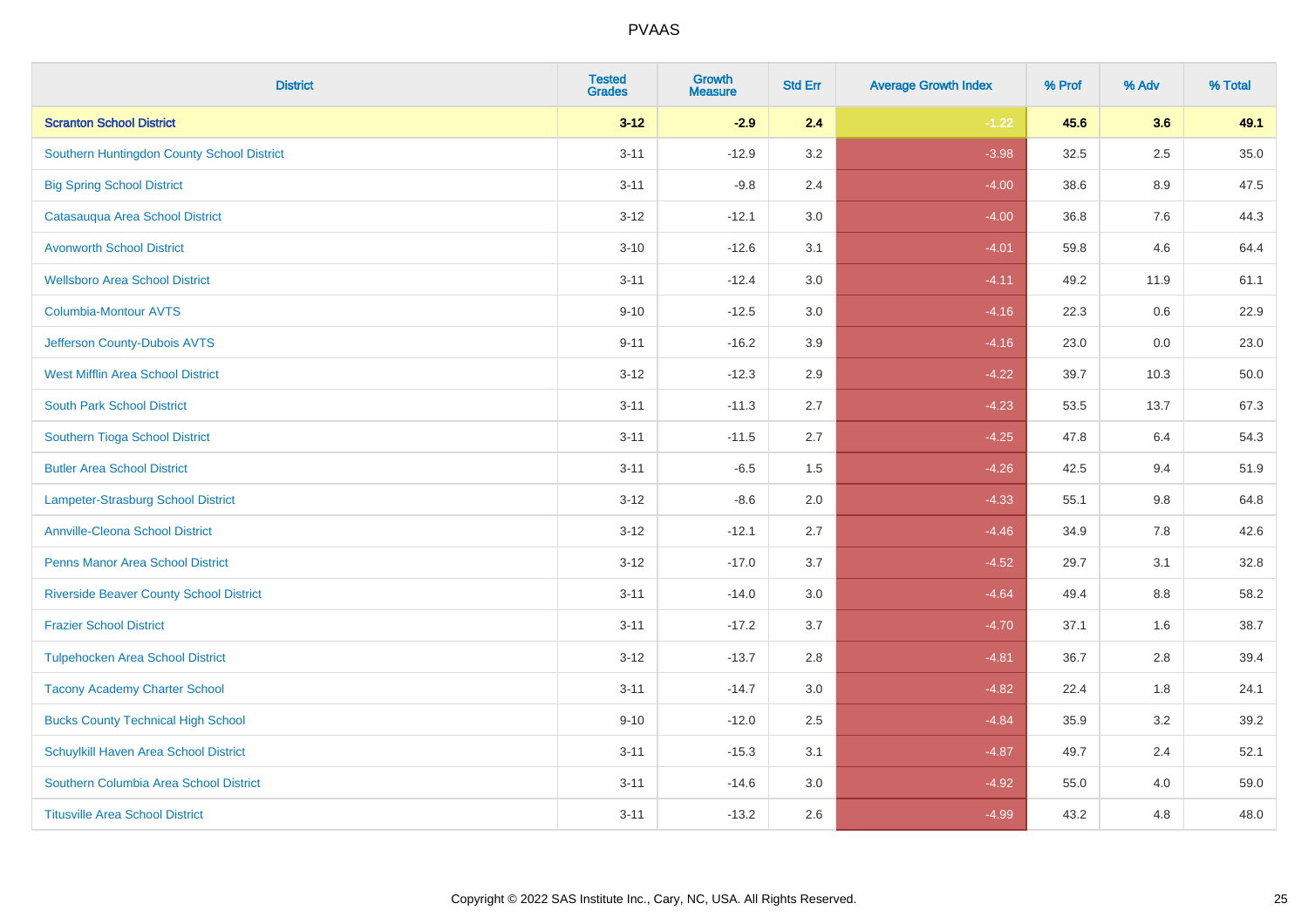| <b>District</b>                              | <b>Tested</b><br><b>Grades</b> | <b>Growth</b><br><b>Measure</b> | <b>Std Err</b> | <b>Average Growth Index</b> | % Prof | % Adv | % Total |
|----------------------------------------------|--------------------------------|---------------------------------|----------------|-----------------------------|--------|-------|---------|
| <b>Scranton School District</b>              | $3 - 12$                       | $-2.9$                          | 2.4            | $-1.22$                     | 45.6   | 3.6   | 49.1    |
| <b>Plum Borough School District</b>          | $3 - 11$                       | $-11.3$                         | 2.2            | $-5.19$                     | 51.1   | 9.0   | 60.1    |
| <b>Mastery Charter School - Gratz Campus</b> | $7 - 10$                       | $-23.9$                         | 4.5            | $-5.29$                     | 2.9    | 0.0   | 2.9     |
| <b>Southern Fulton School District</b>       | $3 - 11$                       | $-23.7$                         | 4.4            | $-5.37$                     | 34.2   | 10.5  | 44.7    |
| <b>Exeter Township School District</b>       | $3 - 11$                       | $-10.4$                         | 1.9            | $-5.44$                     | 50.6   | 2.7   | 53.3    |
| <b>Solanco School District</b>               | $3 - 11$                       | $-11.0$                         | 2.0            | $-5.55$                     | 41.6   | 4.5   | 46.1    |
| <b>Springfield Township School District</b>  | $3 - 11$                       | $-18.9$                         | 3.2            | $-5.88$                     | 62.6   | 3.6   | 66.3    |
| <b>Abington School District</b>              | $3 - 10$                       | $-11.5$                         | 1.9            | $-6.00$                     | 56.2   | 11.6  | 67.8    |
| <b>Ringgold School District</b>              | $3 - 11$                       | $-14.7$                         | 2.4            | $-6.04$                     | 41.5   | 7.9   | 49.4    |
| <b>Lawrence County CTC</b>                   | $10 - 11$                      | $-21.7$                         | 3.6            | $-6.05$                     | 19.8   | 0.0   | 19.8    |
| Lackawanna Trail School District             | $3 - 10$                       | $-21.7$                         | 3.5            | $-6.20$                     | 38.5   | 1.5   | 40.0    |
| Mifflinburg Area School District             | $3 - 11$                       | $-15.8$                         | 2.5            | $-6.30$                     | 42.4   | 4.0   | 46.4    |
| <b>Curwensville Area School District</b>     | $3 - 11$                       | $-27.9$                         | 4.1            | $-6.72$                     | 42.5   | 4.1   | 46.6    |
| <b>Bristol Township School District</b>      | $3 - 11$                       | $-13.9$                         | 2.0            | $-7.05$                     | 31.0   | 3.7   | 34.7    |
| <b>Northwestern School District</b>          | $3 - 11$                       | $-24.9$                         | 3.5            | $-7.13$                     | 42.6   | 2.9   | 45.6    |
| <b>Chambersburg Area School District</b>     | $3 - 11$                       | $-9.5$                          | 1.3            | $-7.20$                     | 42.7   | 8.6   | 51.4    |
| Philipsburg-Osceola Area School District     | $3 - 11$                       | $-24.8$                         | 3.3            | $-7.43$                     | 19.7   | 2.6   | 22.4    |
| <b>Hatboro-Horsham School District</b>       | $3 - 11$                       | $-12.8$                         | 1.7            | $-7.47$                     | 45.6   | 7.2   | 52.8    |
| <b>Owen J Roberts School District</b>        | $3 - 11$                       | $-12.3$                         | 1.6            | $-7.61$                     | 57.0   | 11.9  | 69.0    |
| <b>Norristown Area School District</b>       | $3 - 12$                       | $-12.8$                         | 1.6            | $-7.98$                     | 23.5   | 2.3   | 25.7    |
| <b>West Side CTC</b>                         | $9 - 10$                       | $-37.4$                         | 4.3            | $-8.64$                     | 8.8    | 0.0   | 8.8     |
| <b>Shikellamy School District</b>            | $3 - 10$                       | $-22.3$                         | 2.5            | $-8.92$                     | 33.3   | 6.1   | 39.5    |
| <b>Erie City School District</b>             | $3 - 12$                       | $-14.5$                         | 1.6            | $-9.26$                     | 25.4   | 3.0   | 28.4    |